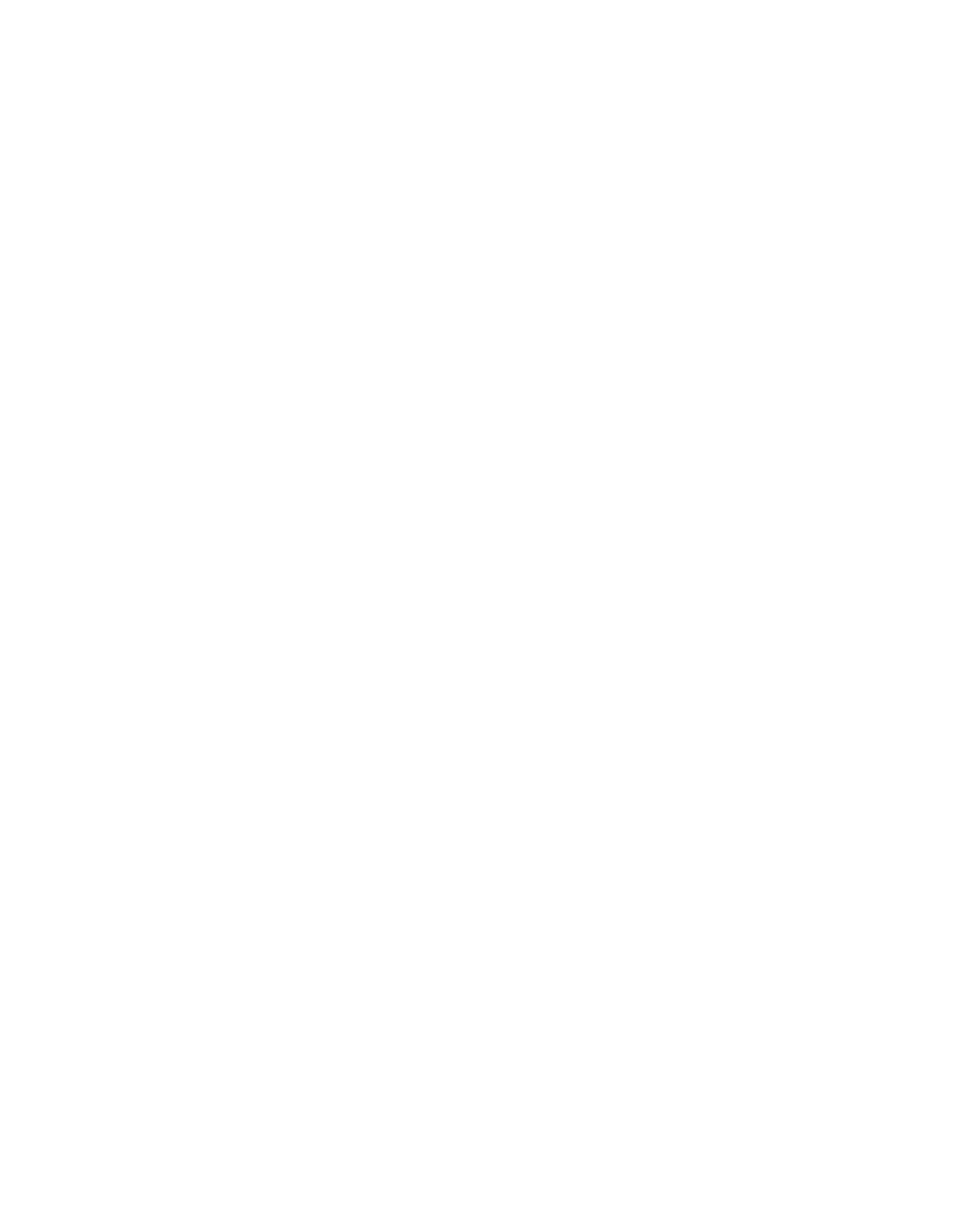#### **Content**

- 1. Use and Scope of Application of the instrument
- 2. Main Technical Parameters
- 3. Structure
- 4. Function of Buttons
- 5. Preparation before Measurement
	- 5.1 Preparation of Battery
	- 5.2 Set-up of the Instrument
	- 5.3 Leveling of the Instrument
	- 5.4 Centering
	- 5.5 Collimation
	- 5.6 Initial Setting
- 6. Operation Method
	- 6.1 Start Up
	- 6.2 Measurement of Angles
	- 6.3 Turning Off
	- 6.4 Measuring Distance Using the Stadia Method
	- 6.5 Installation and Removal of Base
- 7. Inspection and Adjustment
	- 7.1 Tubular vial
	- 7.2 Circular vial
	- 7.3 Laser Plummet
	- 7.4 Perpendicularity of Vertical Hair of Reticle of Telescope
	- 7.5 Collimation error
	- 7.6 Index Error of Vertical Circle
- 8. Accessories
- 9. Error Information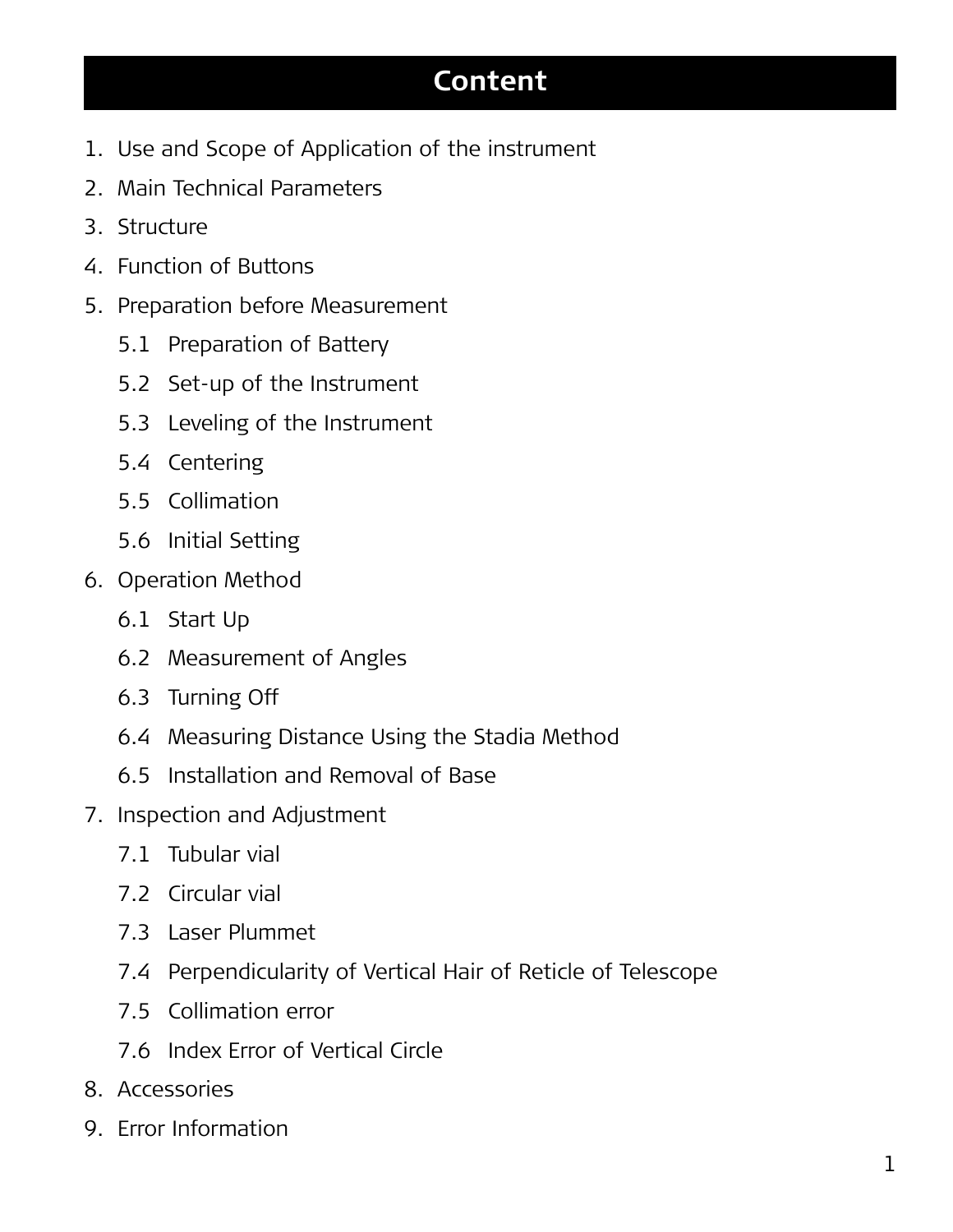#### **Cautions**

- Carefully read and understand this manual before use.
- Do not directly aim the telescope to the sun to avoid injury to your eyes.
- Do not loosen or remove any screw(s) of the instrument.
- Protect the instrument from hard shocks.
- Do not carry the instrument mounted on a tripod on your shoulder.
- • Do not expose the instrument under the sun for long periods of time and keep away from heat source to avoid damage.
- • Sudden changes of temperature will influence the precision of measurement and the normal operation of the electronic system and may cause fogging on the object lens. When the instrument is taken from the cold weather outdoors to indoors, it must be placed in a warm place to allow any fog to evaporate.
- This instrument contains many sensitive electronic components and is provided with protection against dust and moisture. If dust or moisture enters into the instrument damage to the instrument may result. Therefore, after using in a humid environment, the instrument must be dried immediately and stored in the instrument case.
- The display of LCD system will be affected in operation under low temperatures. It is recommended to start the instrument in advance before operation.
- The battery must be removed from the instrument if it is to be out of service for a long time.
- Before placing the instrument into the instrument case, align the dot mark of the instrument up ward and on the same line, and lightly tighten the clamp knobs then loosen after the instrument is placed in the case. All the clamp knobs must be slightly tightened again after the instrument is in place in the case for transport.

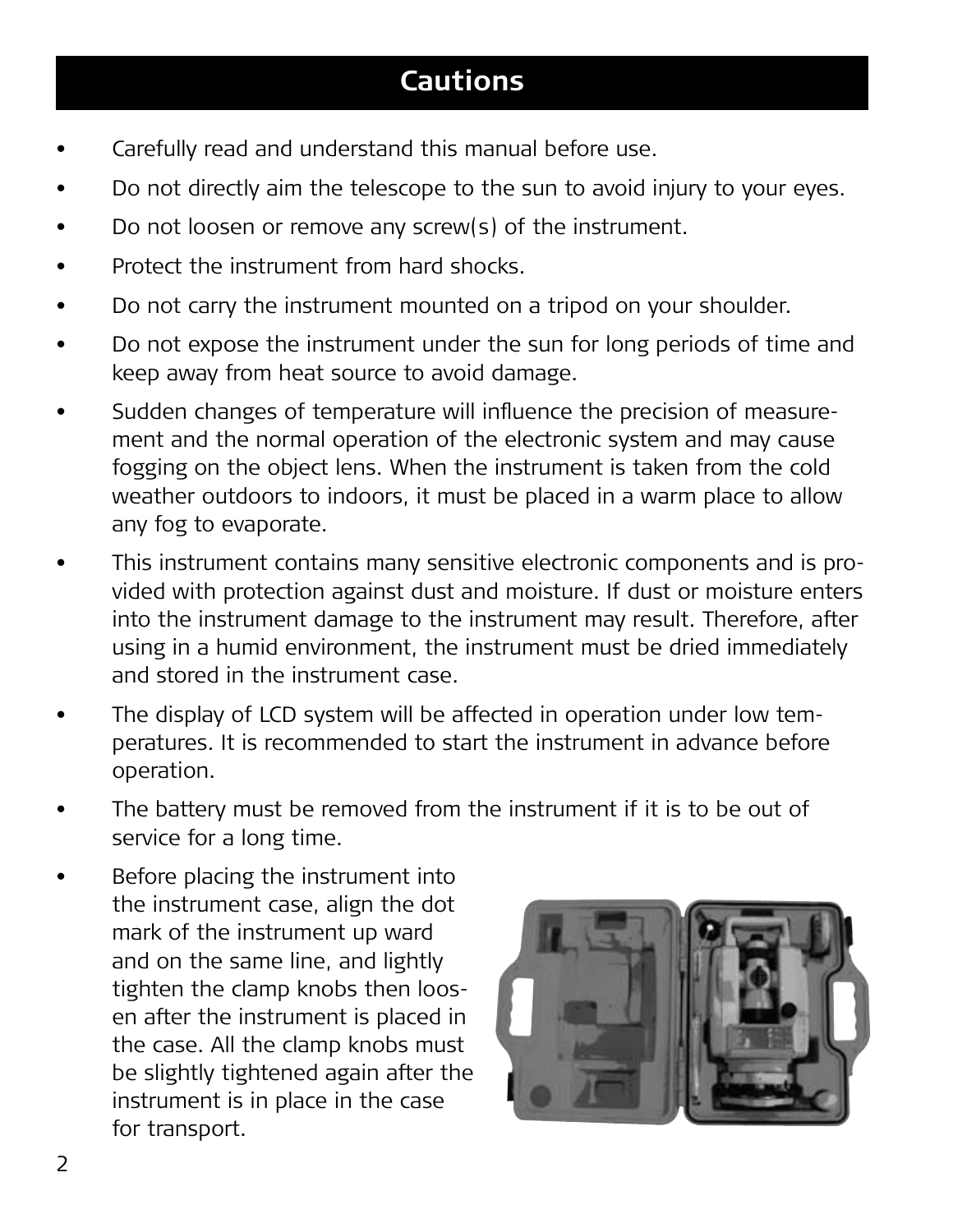## **1. Use and Scope of Application of the Instrument**

This series of electronic theodolite adopts the photoelectric incremental angle measuring system. They integrate optical, mechanical, electronic and computer technologies all in one, realizing a variety of functions including angle measurement, display and storage. They can also display horizontal and vertical angles and realize conversion from vertical angle to gradient and compensation of vertical angle. The precision of angle measurement is 5".

This series of electronic theodolite adapts to wide applications in the Grade III and Grade IV triangle control measurement in national and urban projects, including engineering measurement in railway, highway, bridge, water conservancy, mining projects, etc. It can be also used in various engineering, construction, and topographic surveys.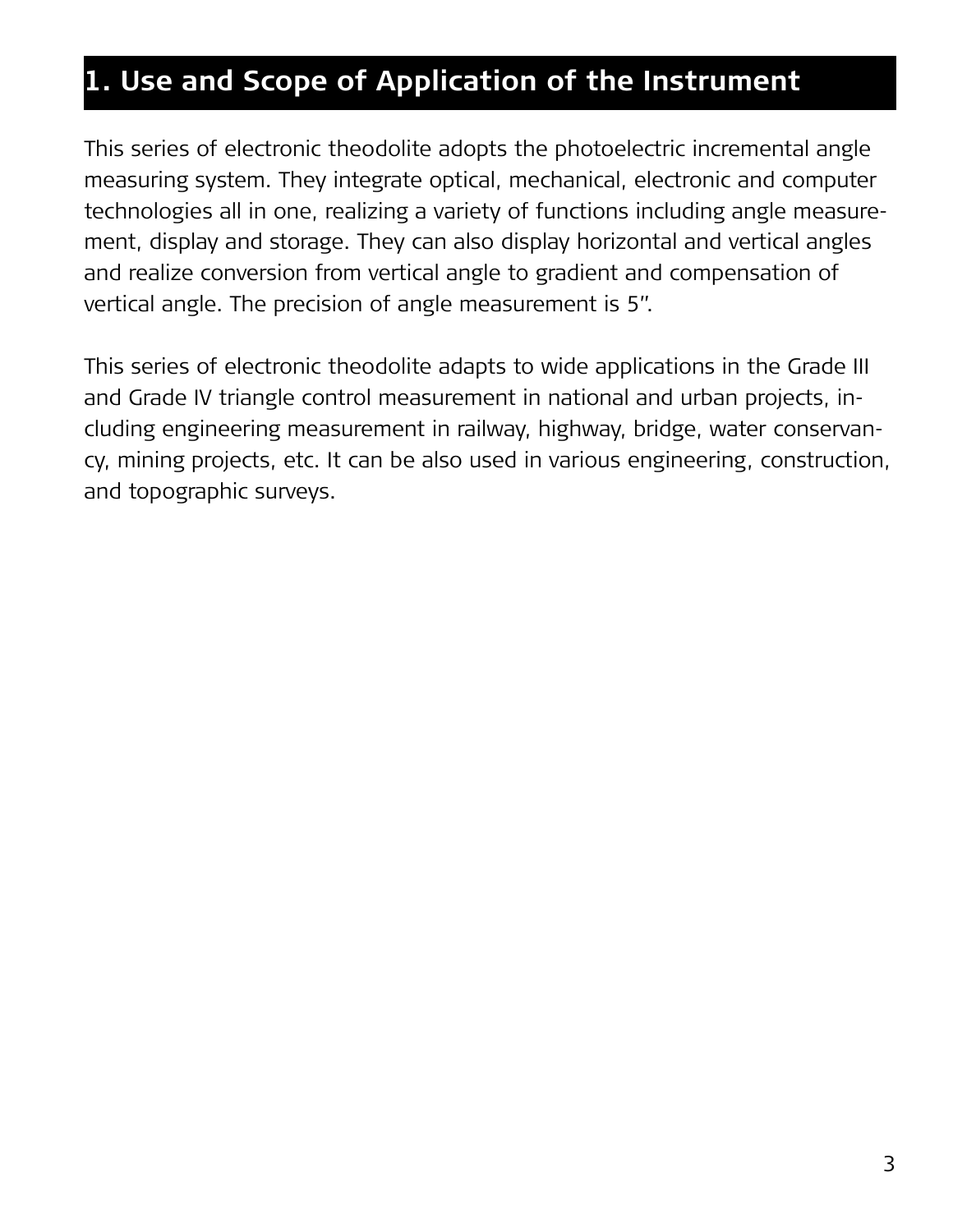## **2. Main Technical Parameters**

| Telescope             | Image                          | Erect                                          |
|-----------------------|--------------------------------|------------------------------------------------|
|                       | Magnification                  | 30x                                            |
|                       | Objective aperture             | 45mm                                           |
|                       | Field of view                  | 1°30'                                          |
|                       | Shortest visibility distance   | 1.35m                                          |
|                       | Stadia multiplying constant    | 100                                            |
|                       | Stadia additive constant       | $\Omega$                                       |
|                       | Resolution                     | 3"                                             |
|                       | Mode of angle measurement      | Photoelectric incremental reading              |
|                       | Minimum reading                | 1'' 5''                                        |
| Angle                 | Detection method               | H: both sides; V: single side                  |
| Measurement<br>System | Precision of angle measurement | 5"                                             |
|                       | Angle unit                     | DEG MIL GON                                    |
|                       | Display                        | LCD double sides                               |
|                       | Tilt sensor                    | Yes                                            |
| Compensator           | Compensator range              |                                                |
|                       | Image                          | Frect                                          |
| Optical<br>Plummet    | Magnification ratio            | 3x                                             |
|                       | Angle of View                  | 50                                             |
|                       | Focusing range                 | $0.5m \sim \infty$                             |
| Vial sensitivity      | <b>Tubular vial</b>            | 30" /2mm                                       |
|                       | Circular vial                  | $8'$ /2 $mm$                                   |
| Ambient temperature   |                                | $20^{\circ}$ C ~ +50°C                         |
| Power                 | Battery                        | Alkaline battery, rechargeable Ni-H<br>battery |
|                       | Source voltage                 | 4.8V                                           |
|                       | Duration of operation          | Alkaline battery 36h                           |
| Weight                |                                | 4.6kg                                          |
| <b>Dimensions</b>     |                                | 164 x 154 x 340mm                              |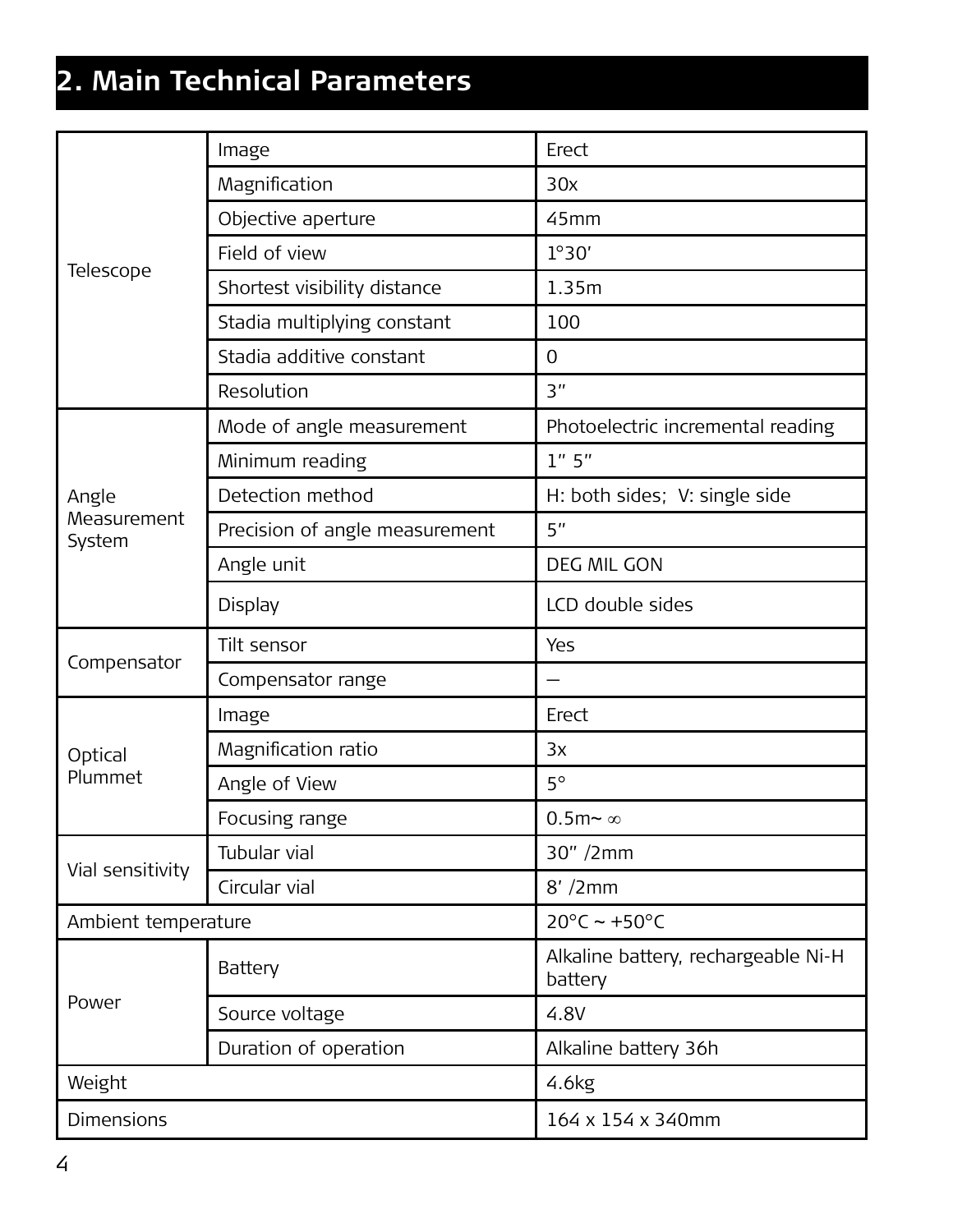## **3. Structure**

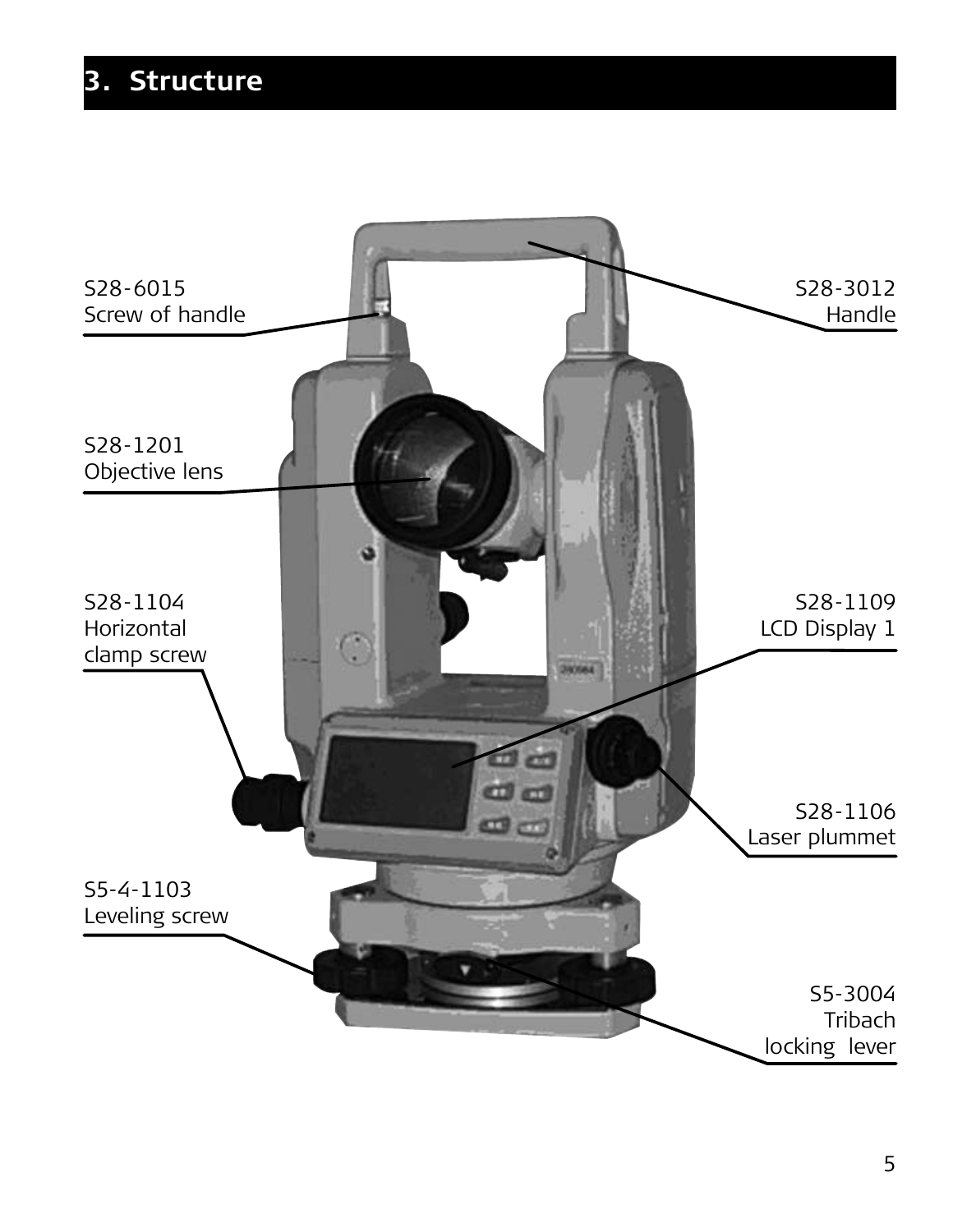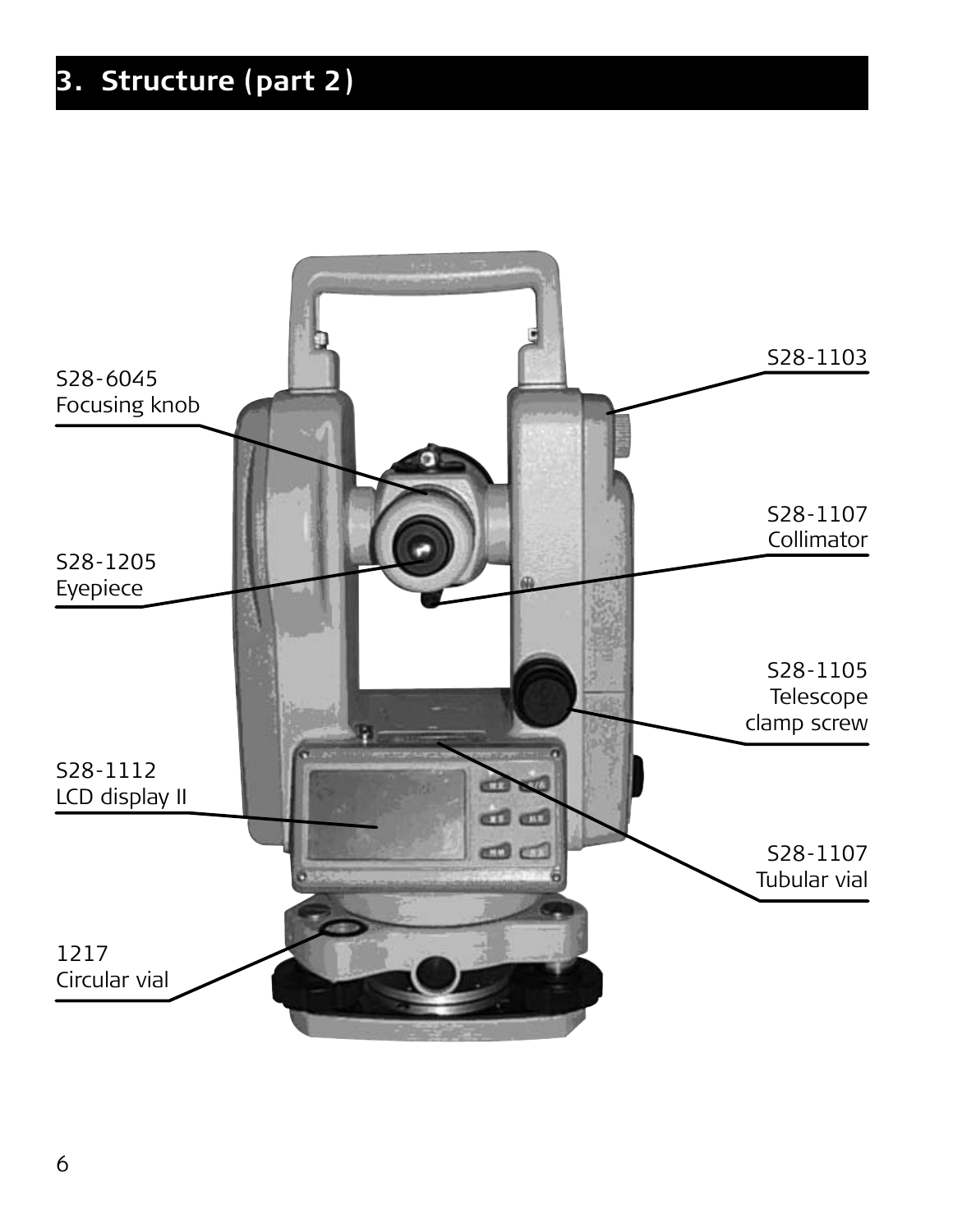## **4. Function of Buttons**

| <b>Button</b> | Function 1                                                           | Other                                                                                     |  |
|---------------|----------------------------------------------------------------------|-------------------------------------------------------------------------------------------|--|
| ON/OFF        | ON/OFF power for the instrument                                      | 1. One of the functions for entering<br>into initial setting of the instrument.           |  |
|               |                                                                      | 2. One of the function buttons for<br>entering into index error setting.                  |  |
|               |                                                                      | 3. One of the function buttons for<br>entering into compensation setting.                 |  |
| ₩             | Button for illumination of Reticle and LCD Display                   |                                                                                           |  |
| OSFT<br>л     | Reset of horizontal angle<br>(zeroing)                               | 1. Menu selection button in initial<br>setting.                                           |  |
|               |                                                                      | 2. One of the function buttons for<br>entering into Compensator setting.                  |  |
|               |                                                                      | 3. One of the function buttons for<br>entering into initial setting of the<br>instrument. |  |
| HOLD<br>⊳     | Horizontal angle hold button                                         | 1. Menu selection button in initial<br>setting.                                           |  |
|               |                                                                      | 2. One of the function buttons for<br>entering into initial setting of the<br>instrument. |  |
|               |                                                                      | 3. One of the function buttons for<br>entering into index error setting.                  |  |
| R/L<br>◁      | Increment of left rotation and<br>right rotation of horizontal angle | 1. Menu selection button in initial<br>setting.                                           |  |
|               |                                                                      | 2. One of the function buttons for<br>entering into initial setting of the<br>instrument. |  |
| $V\%$         | Vertical angle and slope convert                                     | 1. One of the function buttons for<br>entering into initial setting of the<br>instrument. |  |
|               |                                                                      | 2. Button for confirmation after initial<br>setting of the instrument.                    |  |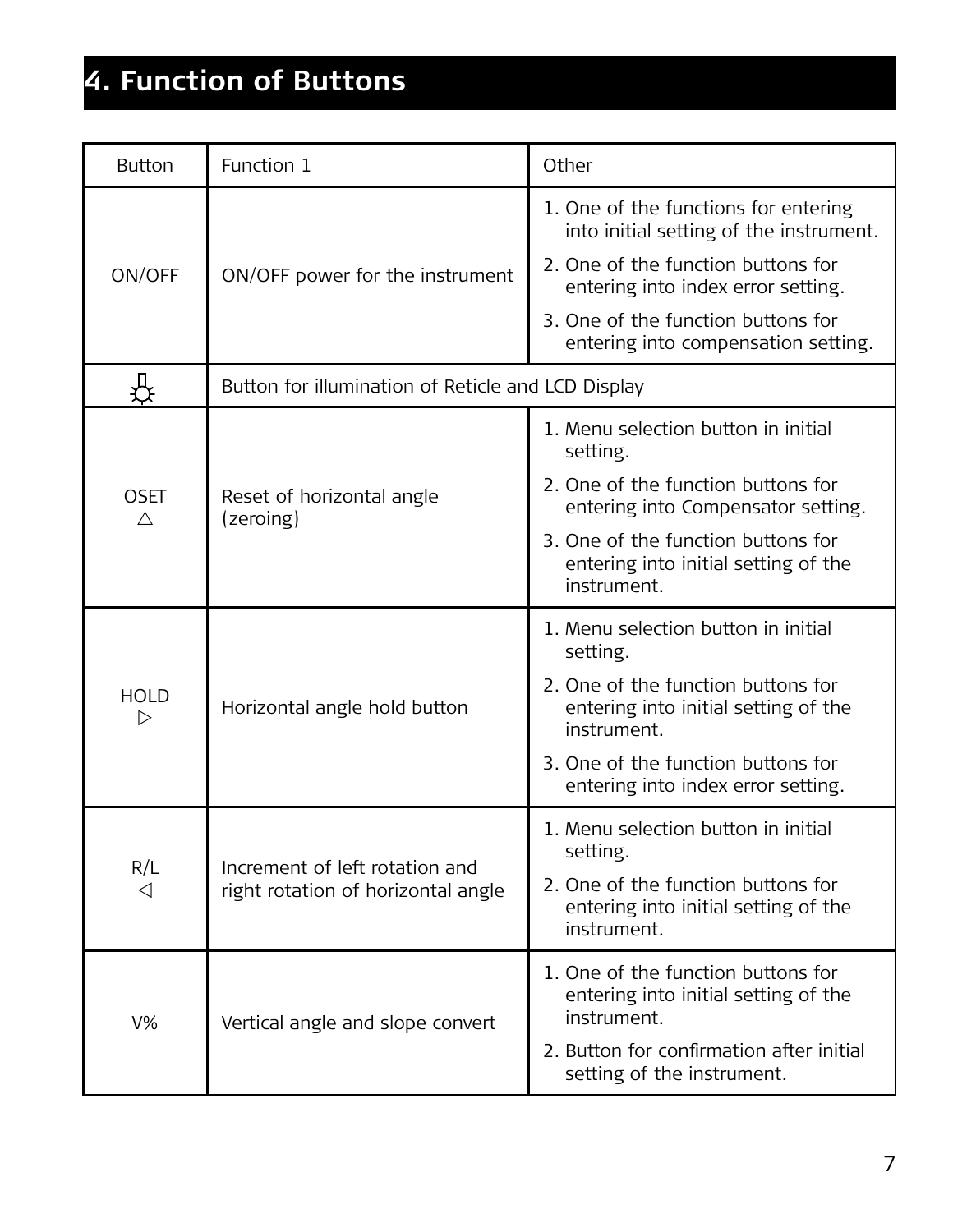- 5.1 Preparation of Battery
	- 5.1.1 Checking the Electric Quantity of Battery Case Refer to 6.1.3
	- 5.1.2 Removal of Battery Case
		- 1. Turn the knob of the battery case and let the mark  $\nabla$  point to "UNLOCK", take the battery case off. (as shown in Fig.5-1).
		- 2. Open the case cover, insert four AA batteries into the battery case according to  $(+)$  and  $(-)$ .
		- 3. Insert the raised part at the bottom of the battery case into the slot of the right battery cover, and put the battery case in place. Then turn the knob and let the mark  $\nabla$  point to "LOCK" (as shown in Fig. 5-2).





Fig 5-1 Fig 5-2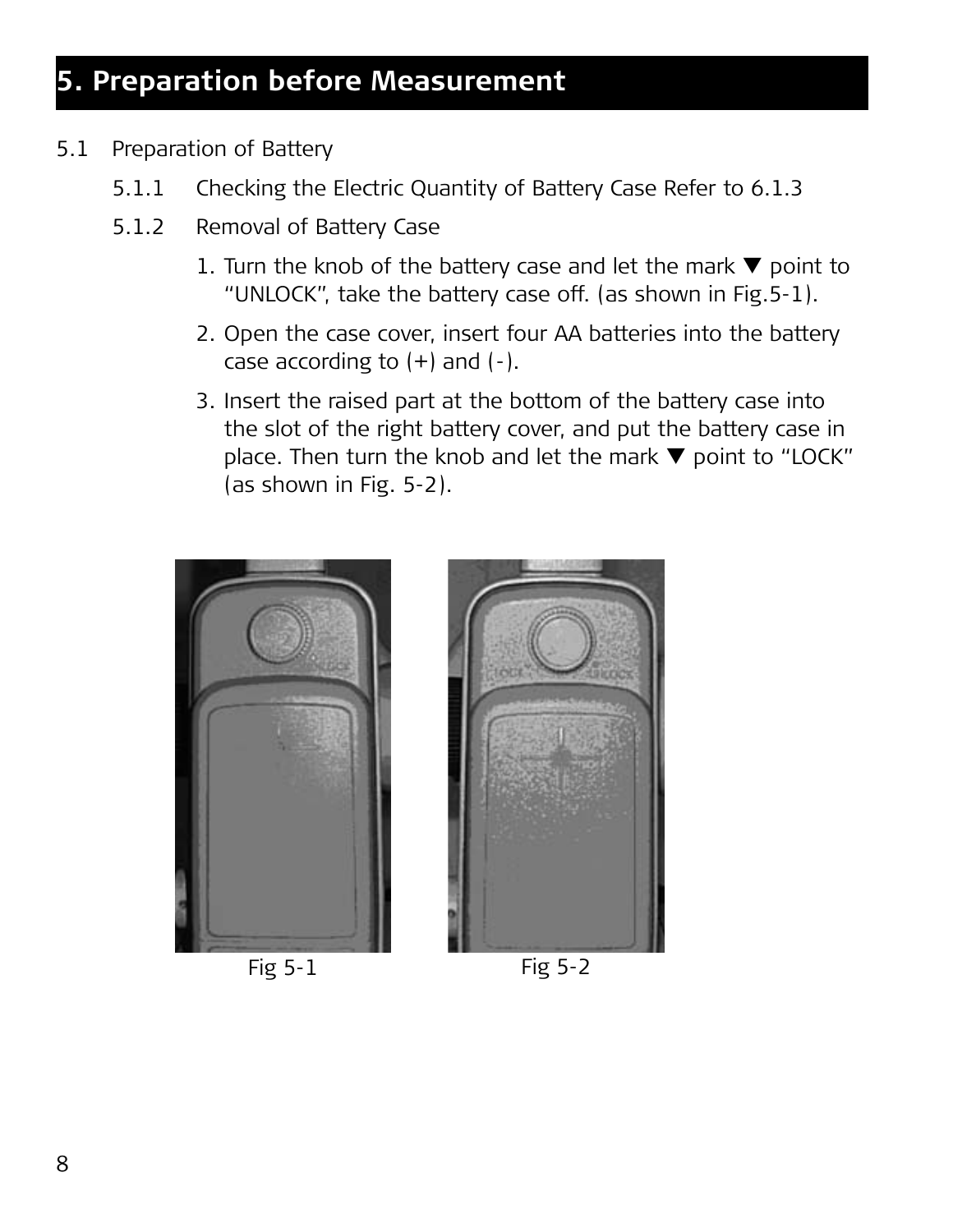#### 5.1.3 Recharging the Battery

- 1. Remove the charger from the instrument case and connect the charger to AC 110V power source. The green light on the charge is lit.
- 2. Insert the charger plug into the charging port of the battery case. The green light of the charge turns red, the charging process is started. After 3–4 hours when the red light turns green, it indicates that the charging process is complete.

#### **ATTENTION**

- The four batteries in the battery case should be of the same brand-type.
- Do not use batteries which have different remaining capacities.
- When batteries are wet, dry them immediately, and take them out of the instrument case, air-dry thoroughly.
- When the battery case is removed from the unit, power must be off to avoid damage or problems.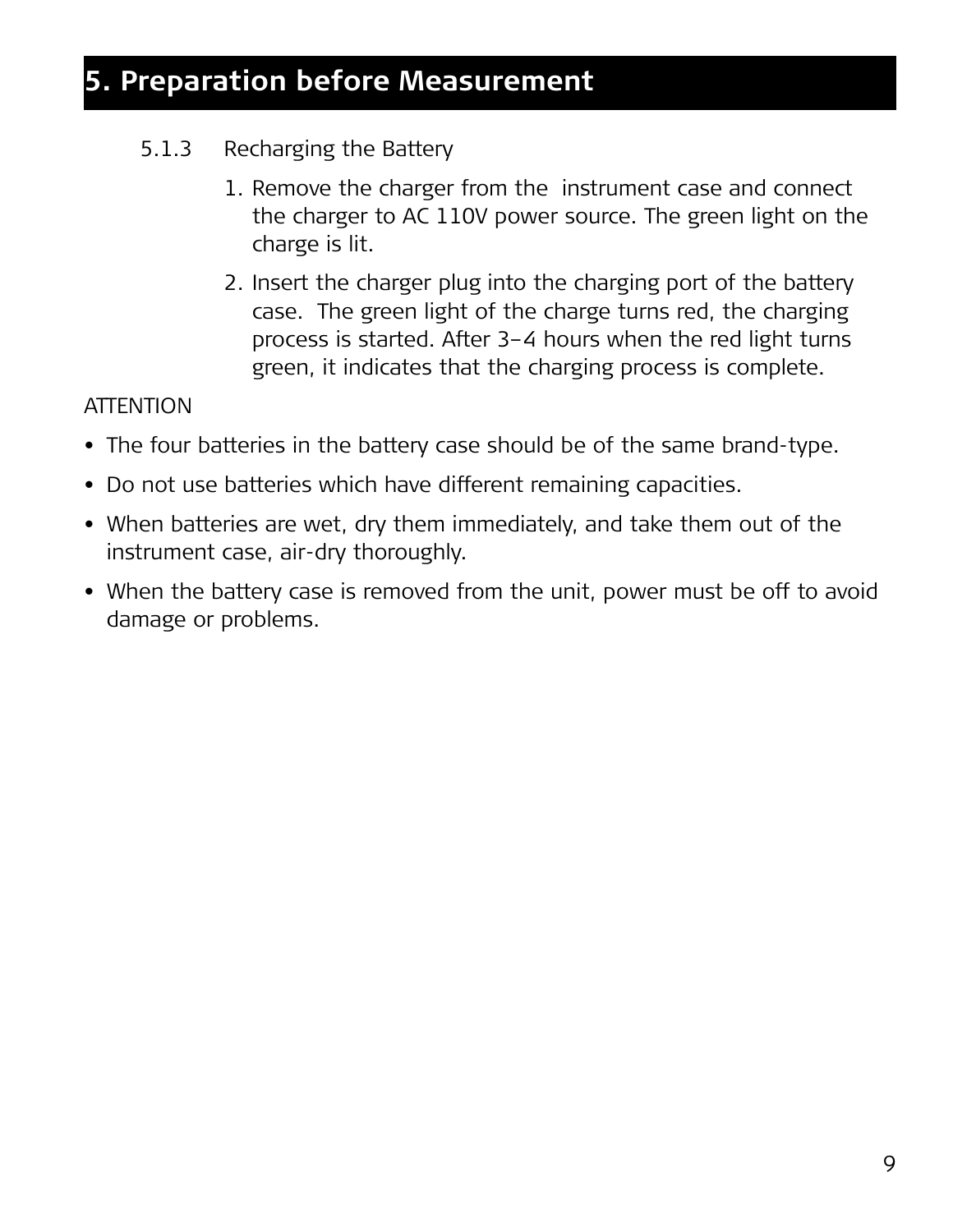- 5.2 Set-up of the Instrument
	- 5.2.1 Extend the tripod to the desired height .
	- 5.2.2 Ensure that the measure point is exactly under the central hole of the tripod head.
	- 5.2.3 Level up the tripod (this is very important when centering with plumb bob).
	- 5.2.4 Ensure that all locking handles are securely tightened.
	- 5.2.5 Secure the instrument to the tripod.
- 5.3 Leveling up of the Instrument
	- 5.3.1 Centering the circle vial using leveling screws A, B and C. (Presume that the three leveling screws be A, B and C).
	- 5.3.2 Turn the collimation unit so that the axis of the tubular vial is parallel to the connecting line of B and C. adjust B and C so that the tubular vial is centered (as shown in 1. of Fig. 5-3).
	- 5.3.3 Turn the collimation 90°, adjust the leveling screw A and center the bubble.
	- 5.3.4 Repeat 5.3.2–5.3.3, until the bubble is the centered when observed from both directions.



Fig 5-3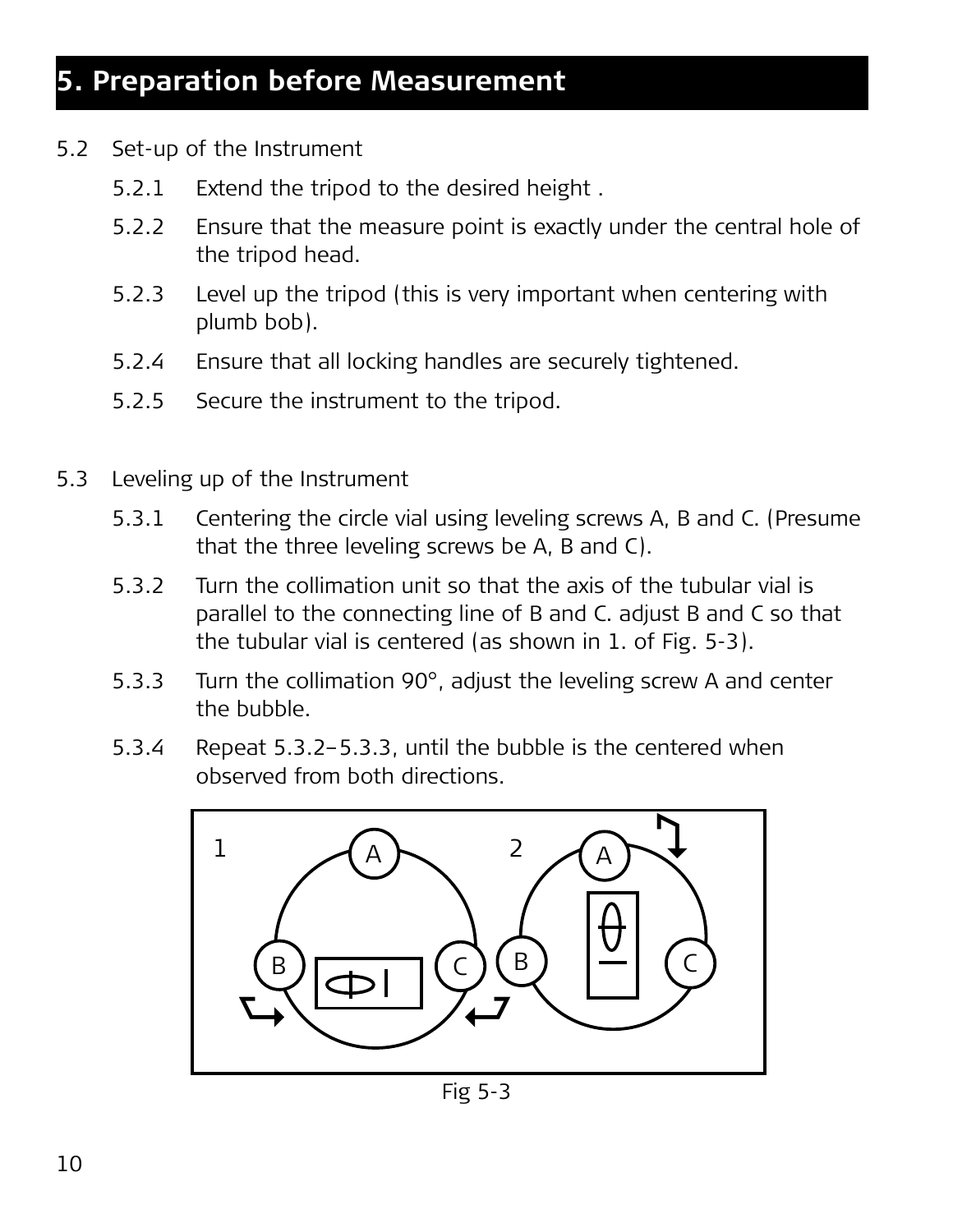- 5.3.5 After 5.3.2 is complete, turn collimation unit 180°. If the tubular vial is still centered, the leveling up of the instrument is complete. If the bubble strays from the center, perform leveling up with the procedure for adjustment of tubular vial in "Inspection and Adjustment".
- 5.4 Centering
	- 5.4.1 Centering with Plumb Bob
		- 1. Tie the plumb bob wire to the hook on the central screw. Adjust the length of the wire so that the tip of the bob is  $(1/8")$ 2mm above ground.
		- 2. Loosen the central screw and move the base so that the tip of the plumb bob is precisely positioned to the ground point (when observed from two directions perpendicular to each other).
	- 5.4.2 Centering with Laser plummet

 To ensure maximum measuring precision, we recommend the performance of the steps described in "Inspection and Adjustment" before using this instrument.

- 1. View the laser beam in relation to the desired target point. Loosen the central screw to translate the whole instrument (be sure not to turn the instrument) so that the ground point coincides with the central point of the laser. Retighten the central screw.
- 2. Perform precise leveling up of the instrument as described in 5.3 and repeat the operation in (1) of 5.4.2 until the instrument is precisely leveled up and the center of the laser precisely coincides with the ground point (as shown in Fig.5-4).



11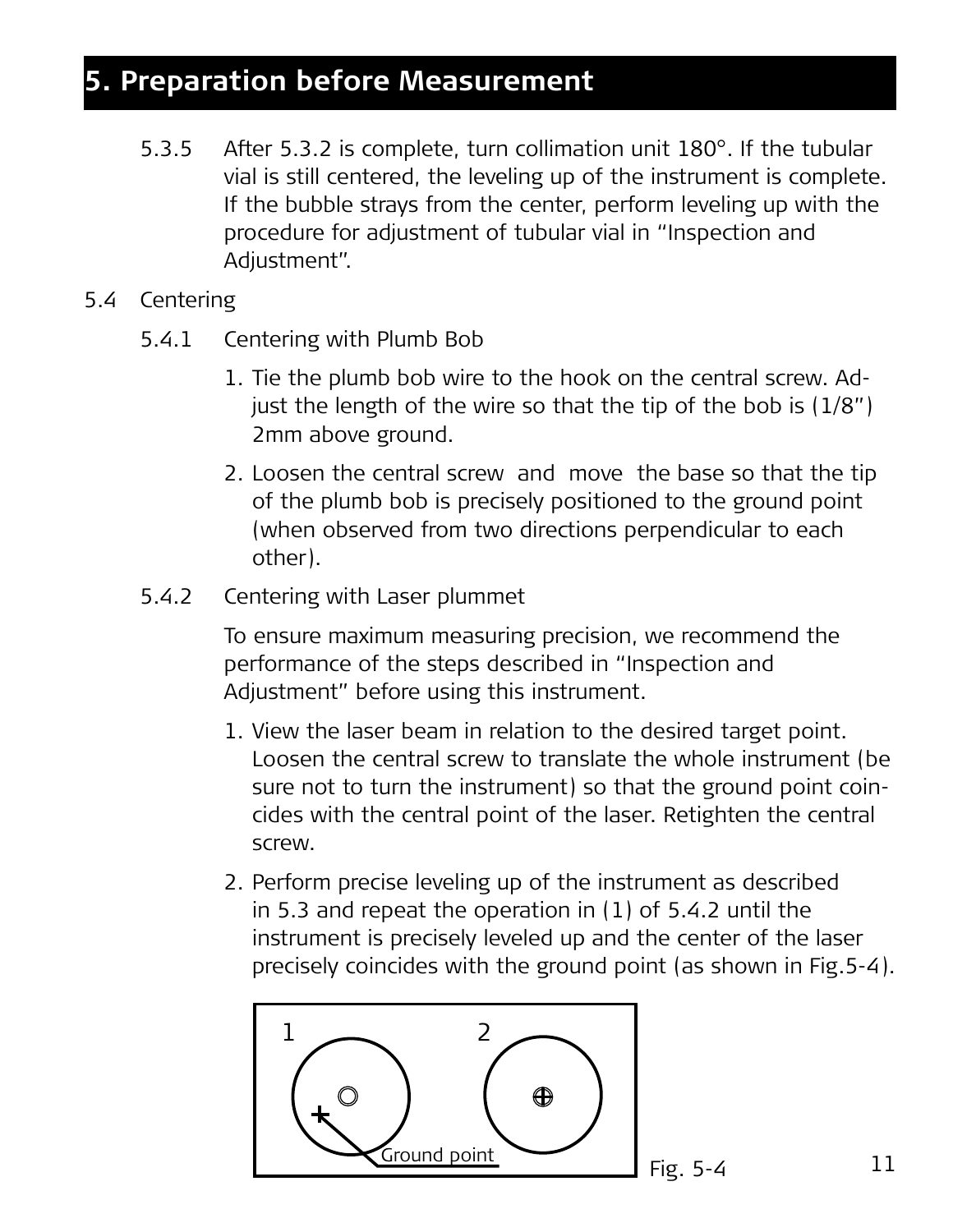#### 5.5 Collimation

5.5.1 Adjustment of diopter

 Direct the telescope to a bright background. Turn the eyepiece knob so that the cross hairs of the reticle are clearly seen.

5.5.2 Elimination of Optical Parallax

 Adjust the focusing knob so that the object forms an image on the reticle. Move your eyes up and down to see if the image of the object moves relative to the graduation lines. If it does not move, there is no optical parallax; otherwise turn the focusing knob to eliminate the optical parallax.

5.6 Initial Settings

Before you start measuring, please confirm all initial settings. Items in bold indicate factory settings.

| Initial Setting                               | Selection                                      |                    |
|-----------------------------------------------|------------------------------------------------|--------------------|
| 1. Unit of Angle                              | $360^\circ$<br>400G<br><b>UNIT A</b><br>UNIT B | 6400<br>UNIT C     |
| 2. Zenith Angle                               | $ZEN = 0$                                      | $ZEN = 90$         |
| 3. Auto Power Off Time                        | <b>30 OFF</b>                                  | NO OFF             |
| 4. Min. Display                               | <b>DSPI</b>                                    | DSP <sub>5</sub>   |
| 5. Compensator Switch                         | V TILT ON                                      | V T1LT OFF         |
| 6. Indication of Position of Horizontal Angle | <b>BEEP</b><br>NO.                             | <b>BEEP</b><br>90. |

#### 5.6.1 Method of Setting

 Press and hold [HOLD] button + [OSET] button and press [ON/ OFF] button. Release [ON/OFF] button when full character display appears and release [HOLD] + [OSET] buttons when four beeps are heard. The instrument enters into initial setting mode and the LCD displays: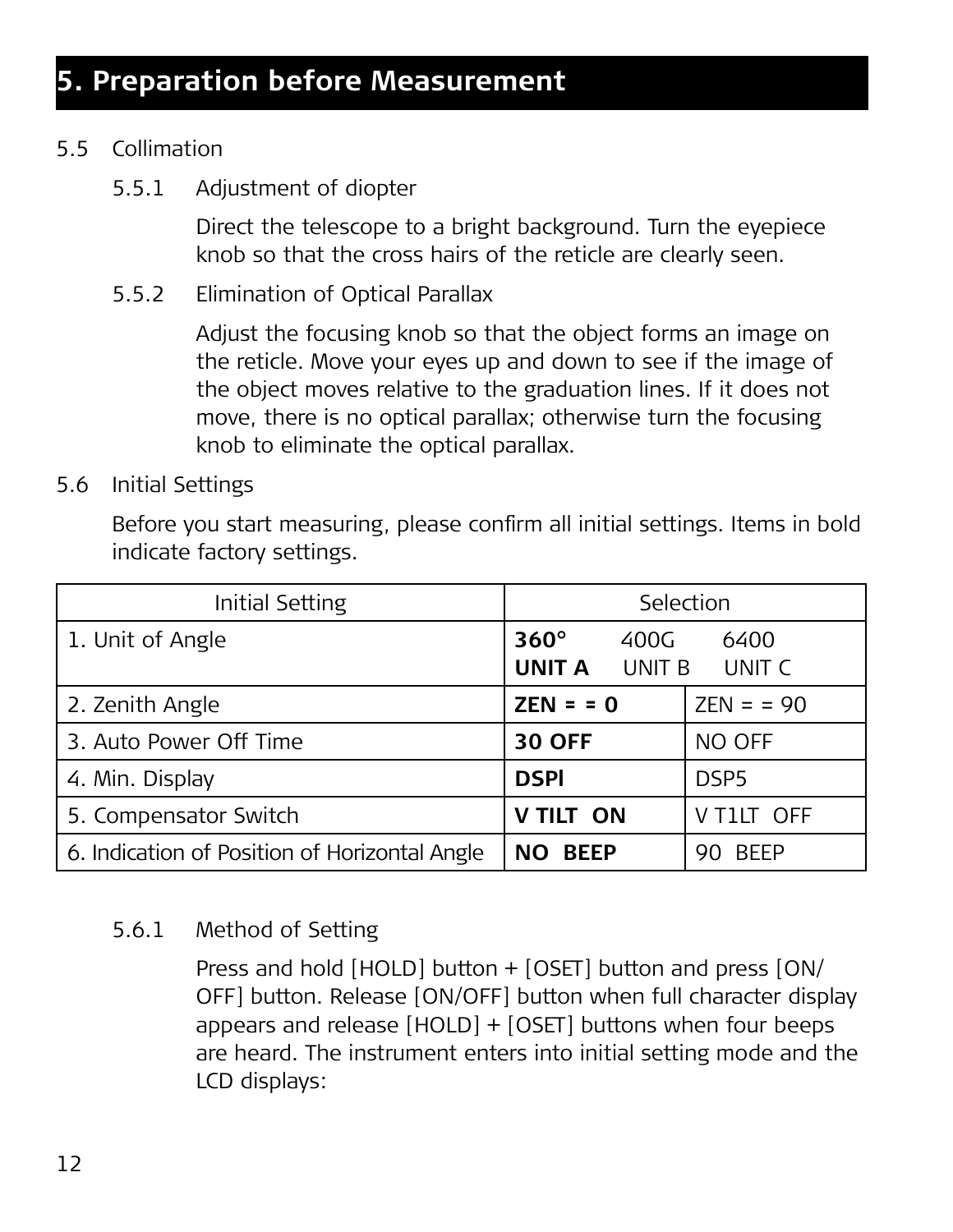V 360° ' " UNITA ---

- 1. Press  $[\triangleright]$  button or  $[\triangle]$  button for turning pages and selecting options.
- 2. Press  $\lceil \Delta \rceil$  button for selecting specific content in the options.
- 3. Finally, press [V / %] button to confirm and enter into angle measuring mode.
- 5.6.2 Setting of Items
	- 1. Unit of Angle UNIT A: 360° (Degree) UNIT B: 400 (GON) UNIT C: 6400 (Mil)
	- 2. Zero Position of Vertical Angle ZEN =  $= 0$ : Zenith being 0 $^{\circ}$ 
		- ZEN =  $= 90$ : Zenith being  $90^\circ$



4. Minimum Display

DSP 1: minimum display being 1"

DSP 5: minimum display being 5"

DSP 10: minimum display being 10"

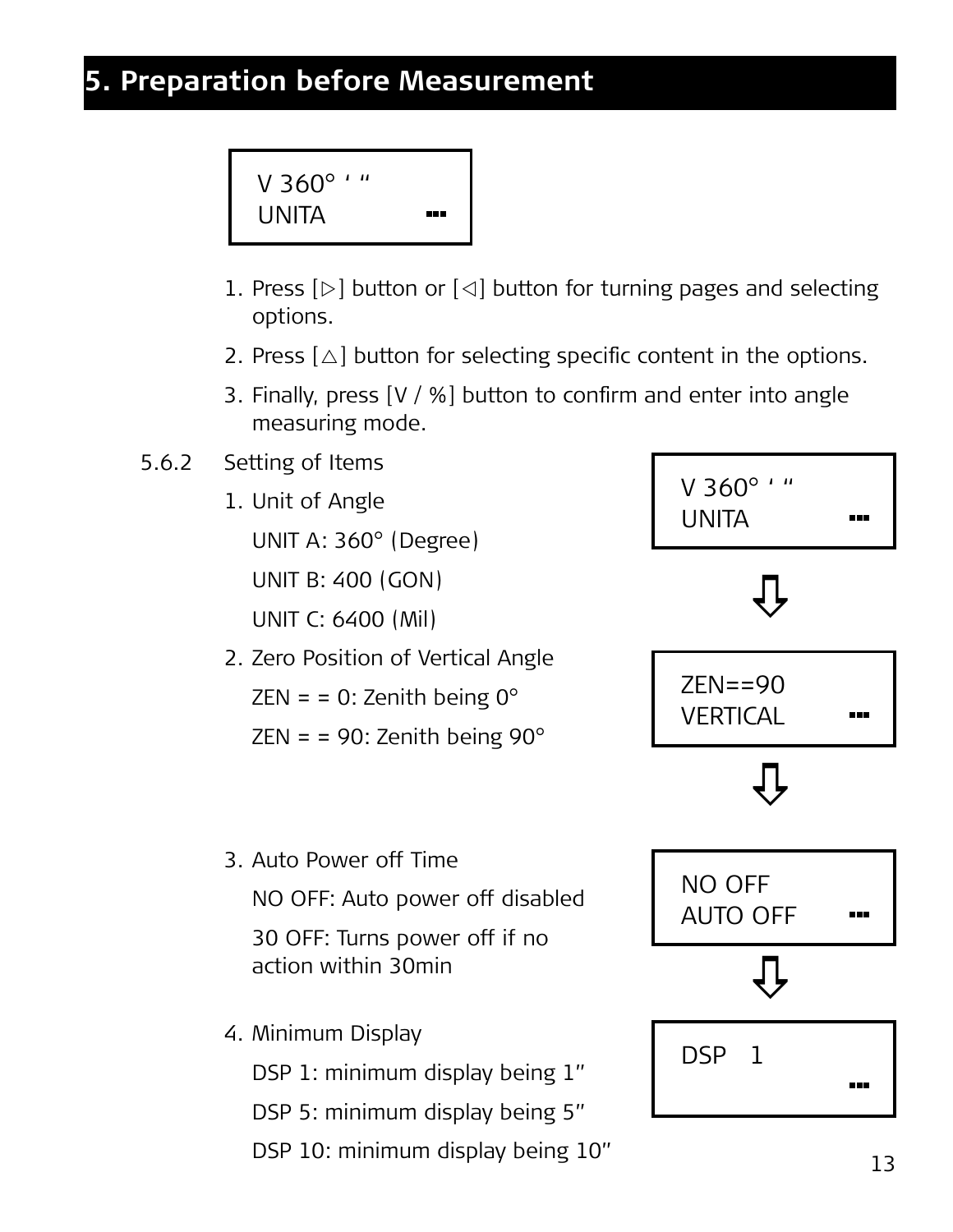

 90 BEEP: Beeps when the instrument is close to 0°, 90°, 180° and 270°.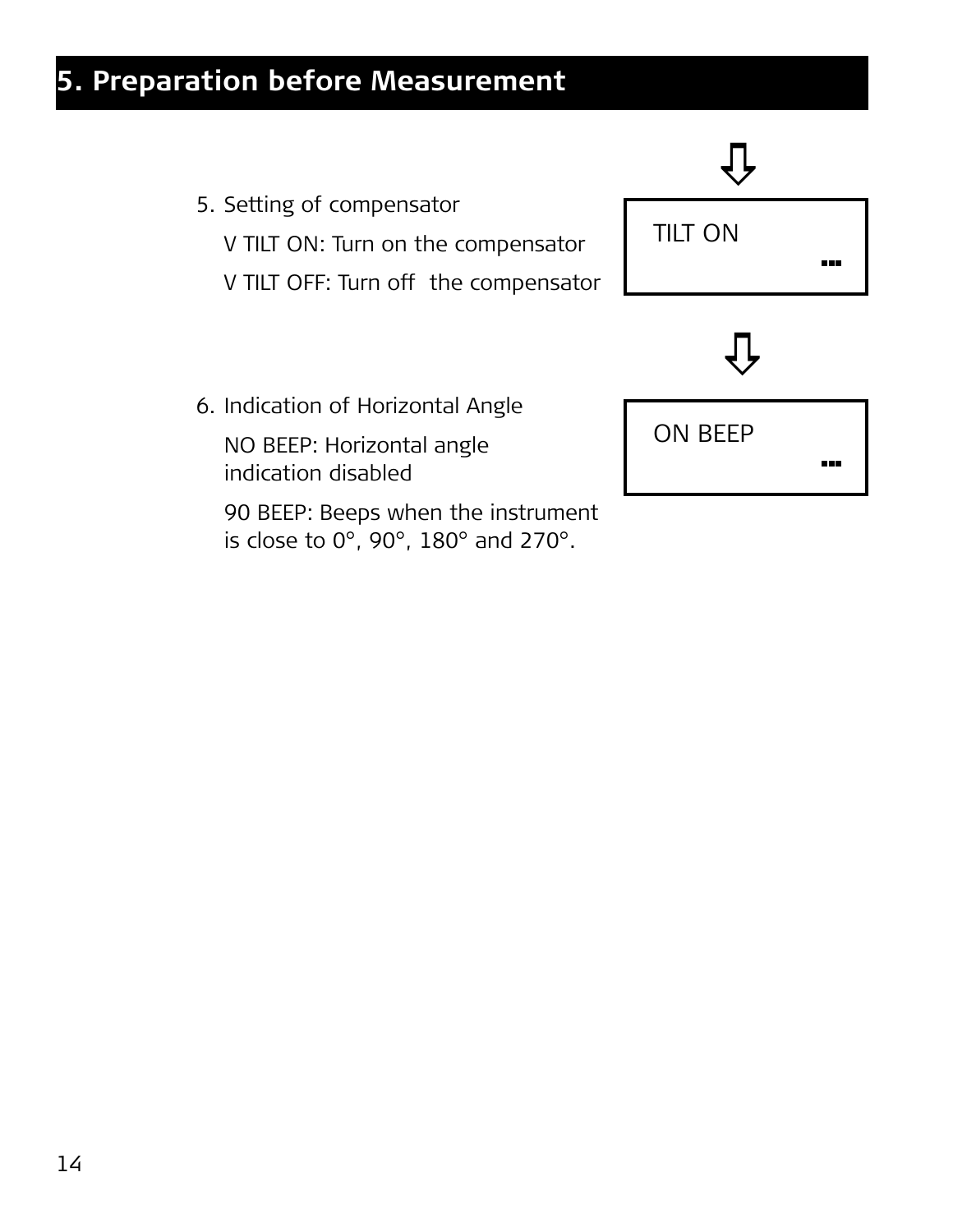#### 6.1 Start Up

6.1.1 Press and hold [ON/OFF] button. Release [ON/OFF] button when the full character display appears. The LCD displays:



- 6.1.2 Sway the telescope up and down ward when the instrument is in the normal position. A beep occurs and the LCD displays vertical angle. The instrument enters into measuring mode.
- 6.1.3 After the power is switched on and the instrument has entered into measuring mode, the battery energy consumption is indicated by the battery symbol in the lower right corner of LCD.
	- 1. If all of the three cubes are displayed, it indicates that the battery is fully
	- 2. Decreasing of the cubes indicates the reduction of charge.
	- 3. If the battery symbol twinkles, it indicates a low battery and recharging is required.



- 6.2 Measurement of Angles
	- Observing in the "Normal" and "Reverse" Positions of the Telescope

The normal position of the telescope refers to observation with the object lens facing right ahead (the vertical encoder being on the left); the reverse position refers to observation with the object lens facing right ahead (the vertical encoder being on the right). The mechanical errors can be offset by the average of the values of measured in the normal and reverse positions.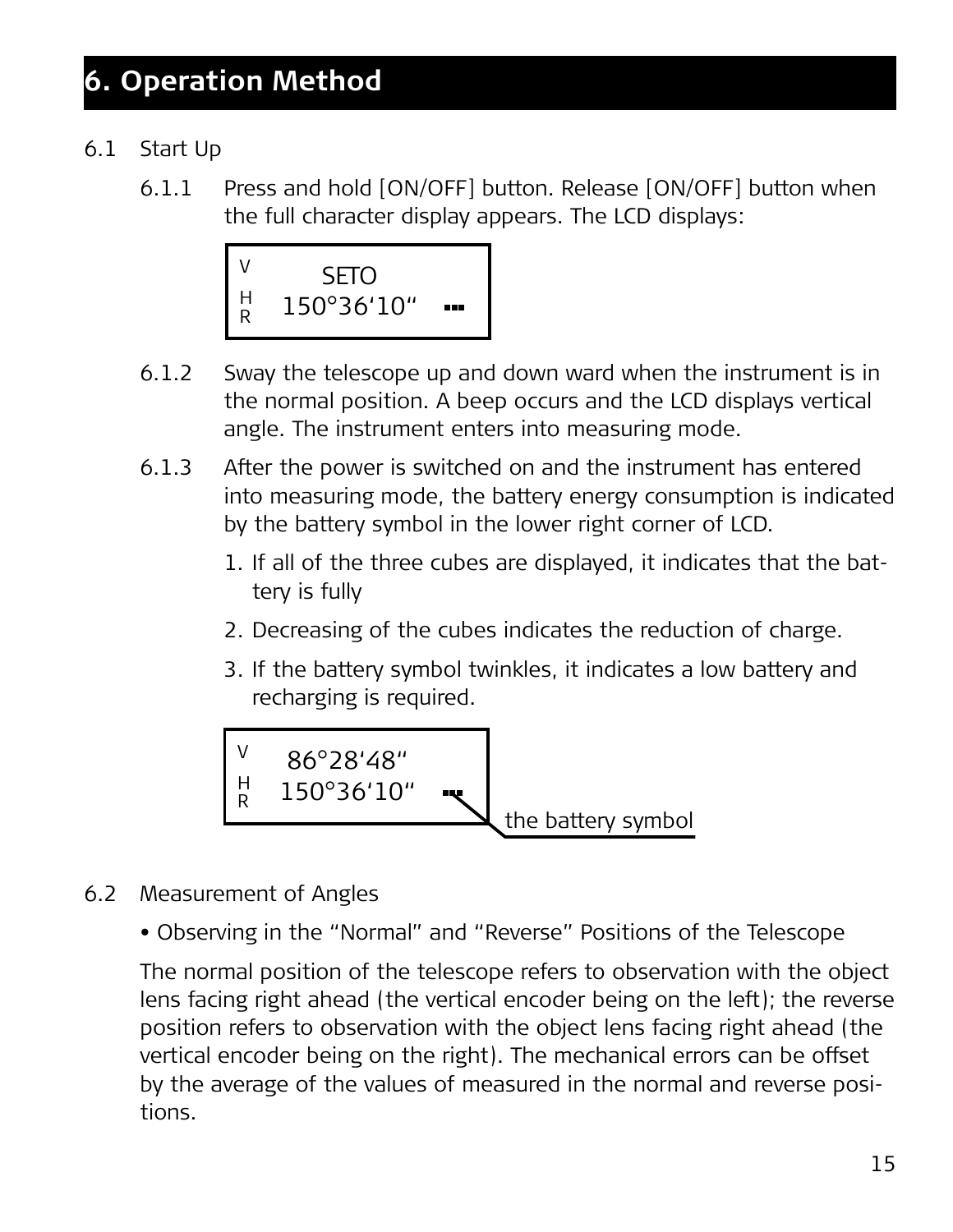- 6.2.1 Measurement of Vertical Angle
	- 1. Measurement of 0° angle of vertical angle

0° angle position can be set as follows in the initial setting:



Fig. 6-2

 2. Compensation of the tilt sensor to Vertical Angle

 If the instrument is inclined within ±3', the tilt sensor compensates to the vertical angle.

 If the inclination is greater than ±3', the instrument will display as shown in the figure.

3. Display of slope

 Press [V/%] button, the vertical angle display is turned into a slope display; press [V/%] button, the vertical angle display is resumed.

 Note: When vertical angle is turned into slope, the precision of slope is to the fourth digit after the decimal.

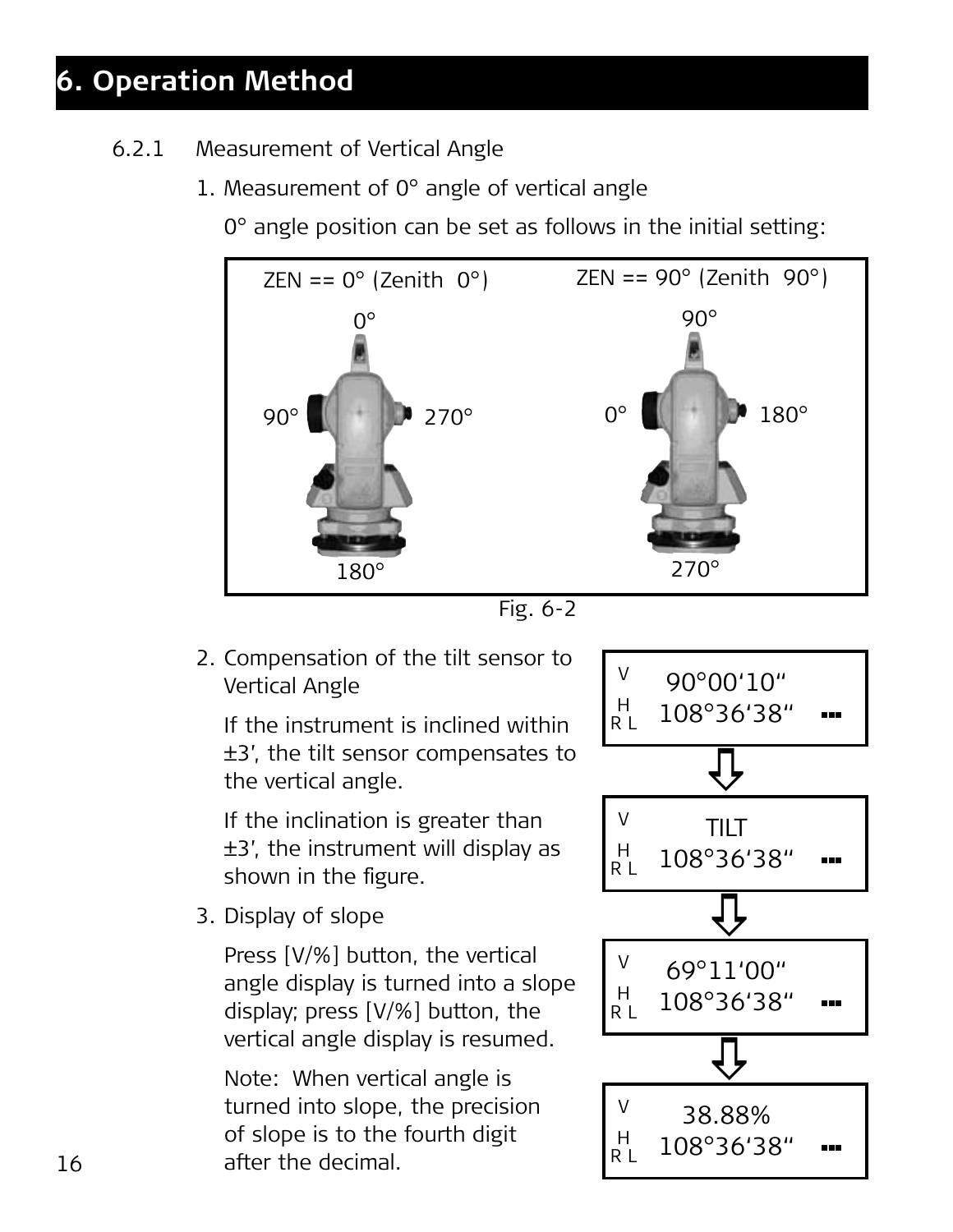The value of slope is effective within ± 45°; there will be no slope display exceeding this range.

a V 69°11'00" H 150°36'10" ... R L

90°00'10"

- 6.2.2 Measurement of Horizontal Angle
	- 1. Reset of Horizontal Angle Press [OSET] button, the horizontal angle returns to zero.



V

 2. Selecting the Direction of Measurement of Horizontal Angle

 Press [R/L] button to change the direction of measurement of the horizontal angle.

 When "HR" is displayed, the angle increases with clockwise turning of the collimation unit.

 When "HL" is displayed, the angle increases with counter-clockwise turning of the collimation unit.

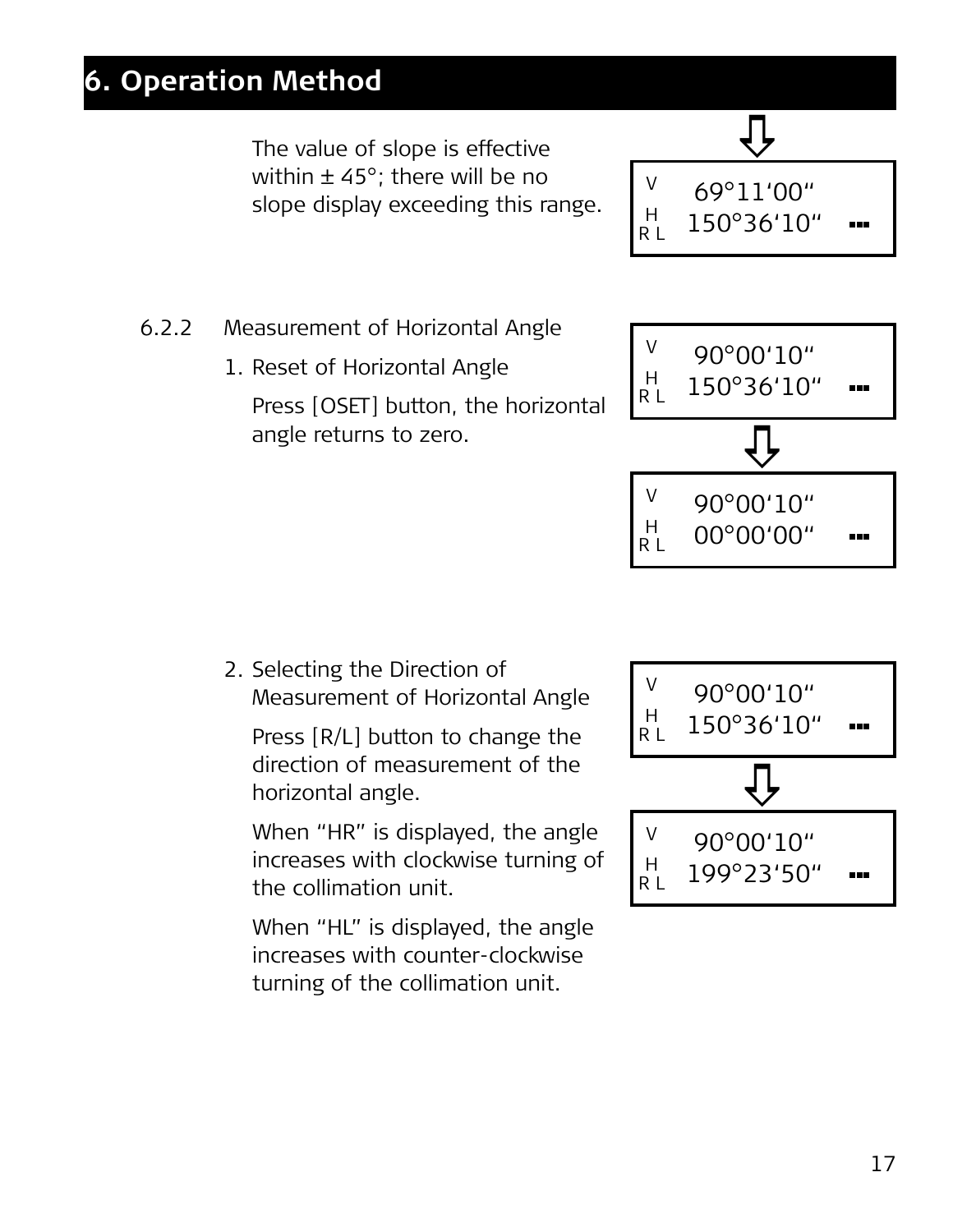3. Holding Horizontal Angle

 Press [HOLD] button, the horizontal angle will be held; the reading of the horizontal angle will remain unchanged even if the direction of collimation is changed. Press [HOLD] button again, the hold of horizontal angle is released.

90°00'10" 150°36'10" V H R L  $\hat{\mathbb{G}}$ 90°00'10" 150°36'10" V H R L

6.3 Turning Off

Press [ON/OFF] button, "OFF" will be disp at the position of vertical angle display after a beep; release [ON/OFF] button, the instrument is turned off.

6.4 Measuring Distance Using the Stadia Method

Take reading l from the staff gauge using the stadia hair on the reticle of the telescope. Multiply reading l by 100, we obtain the actual distance L from the target to the measured point. (100 is the multiplication constant error of the  $instrument.$  i.e.,  $L = 1 \times 100$ 



| be displayed<br>splav after | OFF<br>150°36'10" |
|-----------------------------|-------------------|
|                             |                   |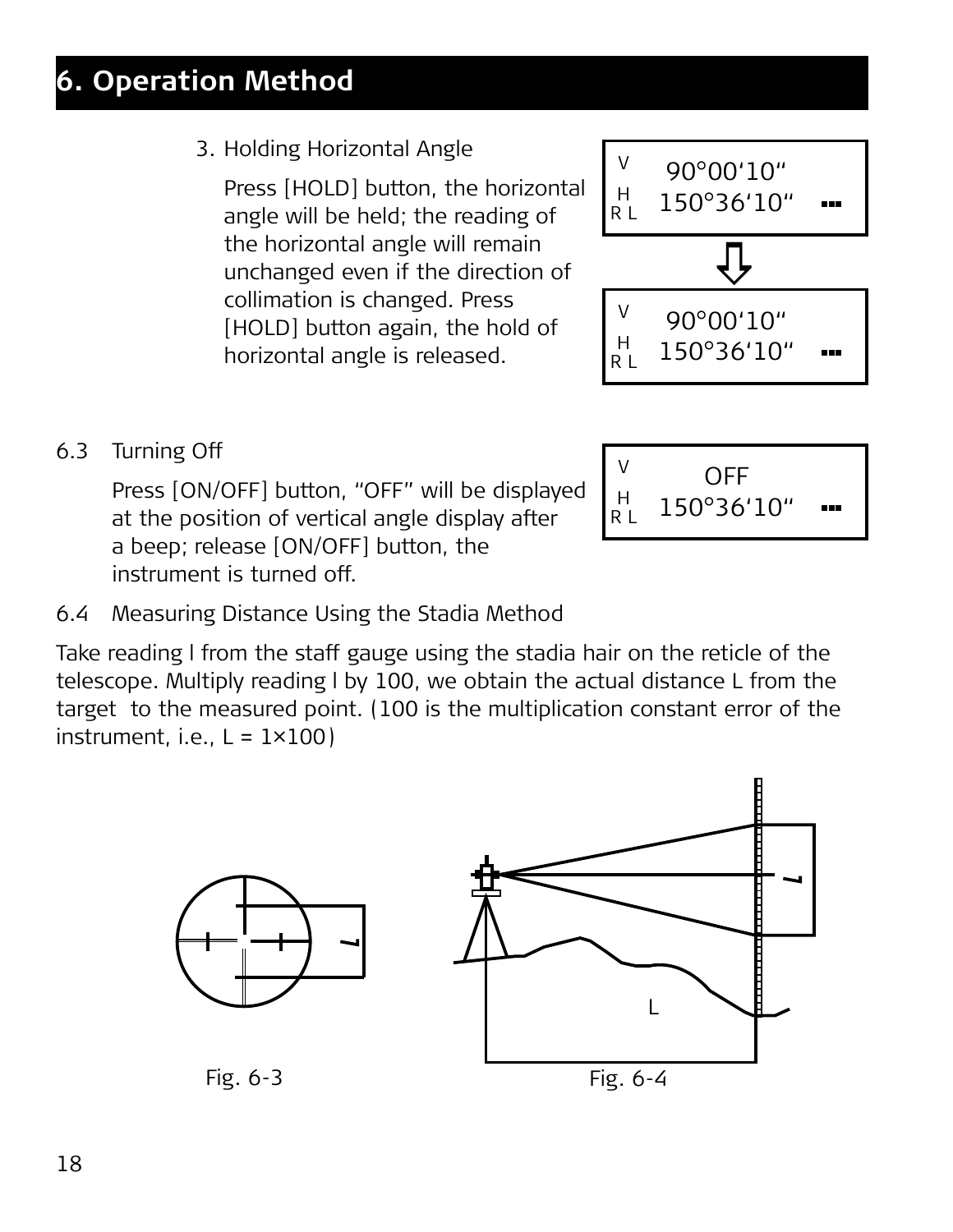- 6.5 Installation and Removal of the Base
	- 6.5.1 Remove of the Base
		- 1. Turn the screw on knob S5-3004 outward using flat screw driver until it no more limits position.
		- 2. Turn knob S5-3004 180° counter-clockwise, holding the base with one hand and take the main body of the instrument off the base (as shown in Fig.6-5).
	- 6.5.2 Installation of the Base
		- 1. Turn the knob S5-3004 counter-clockwise until it reaches the position limit ' . Make the positioning block S3-4001 on the main body of the instrument is in line with the notch on the base and install the main body onto the base (as shown in Fig.6-6).
		- 2. Turn the knob S5-3004 clockwise until it reaches the position limit so that the  $\triangle$  mark points downward. Turn the screw until it can limit position.



Fig. 6-5

Fig. 6-6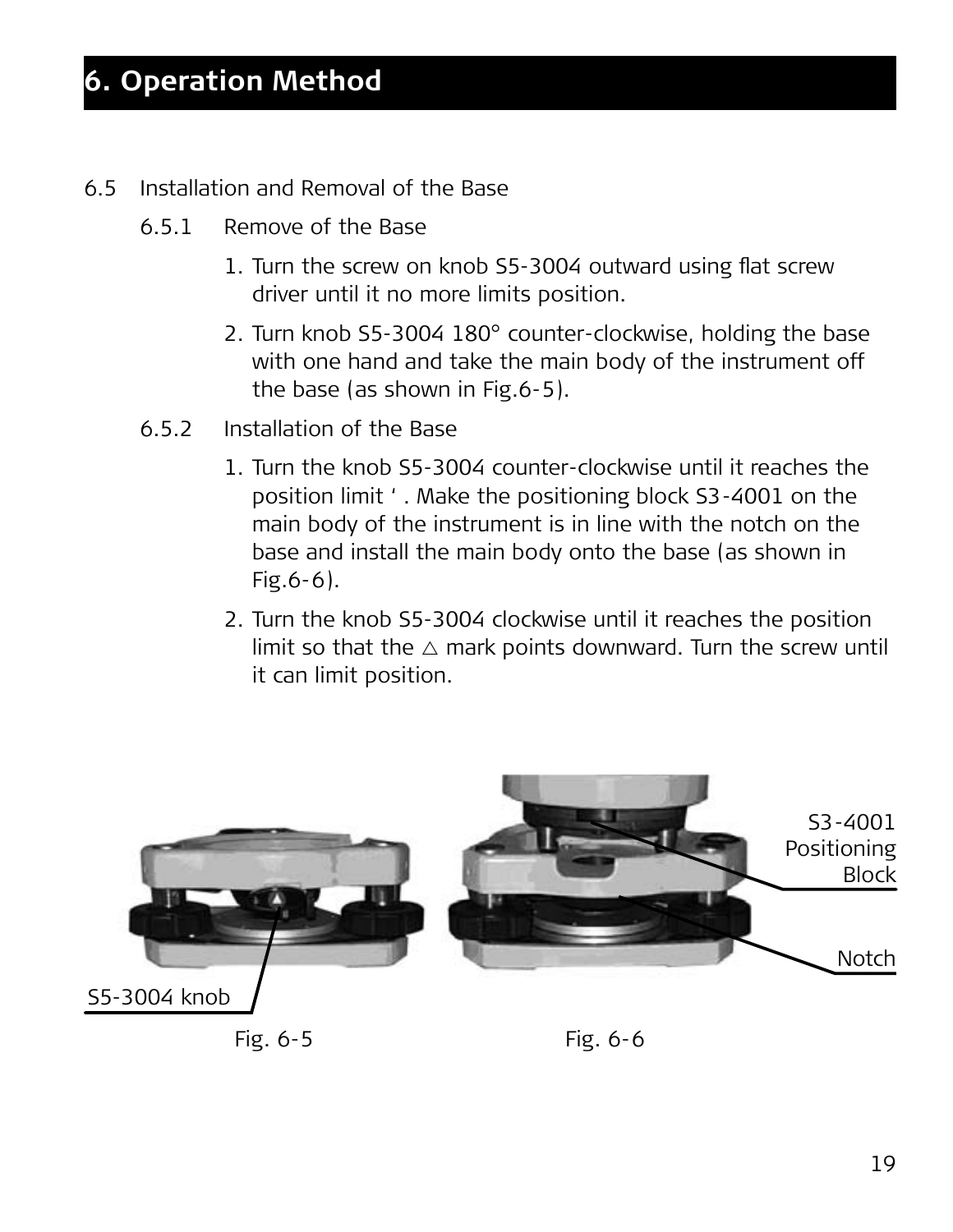- 7.1 Tubular vial
	- 7.1.1 Inspection
		- 1. Fix the instrument to the tripod and roughly level up the instrument and make the tubular vial parallel to the connecting line of two of the three leveling screws on the base. Adjust the two leveling screws so that the tubular vial is centered.
		- 2. Turn the instrument 180° and check if the bubble remains centered.
		- 3. If the bubble remains centered, no adjustment is required; otherwise, perform adjustment as follows.
	- 7.1.2 Adjustment
		- 1. Adjust the bubble adjusting screw so that the bubble moves toward tube center for half the off-center value (as shown in Fig.7-1)



Fig. 7-1

- 2. Turn the leveling screw to correct the other half off-center so that the bubble stays centered.
- 3. Repeat steps in 7.1.1 and 7.1.2 until the long level is centered when the instrument is at any position.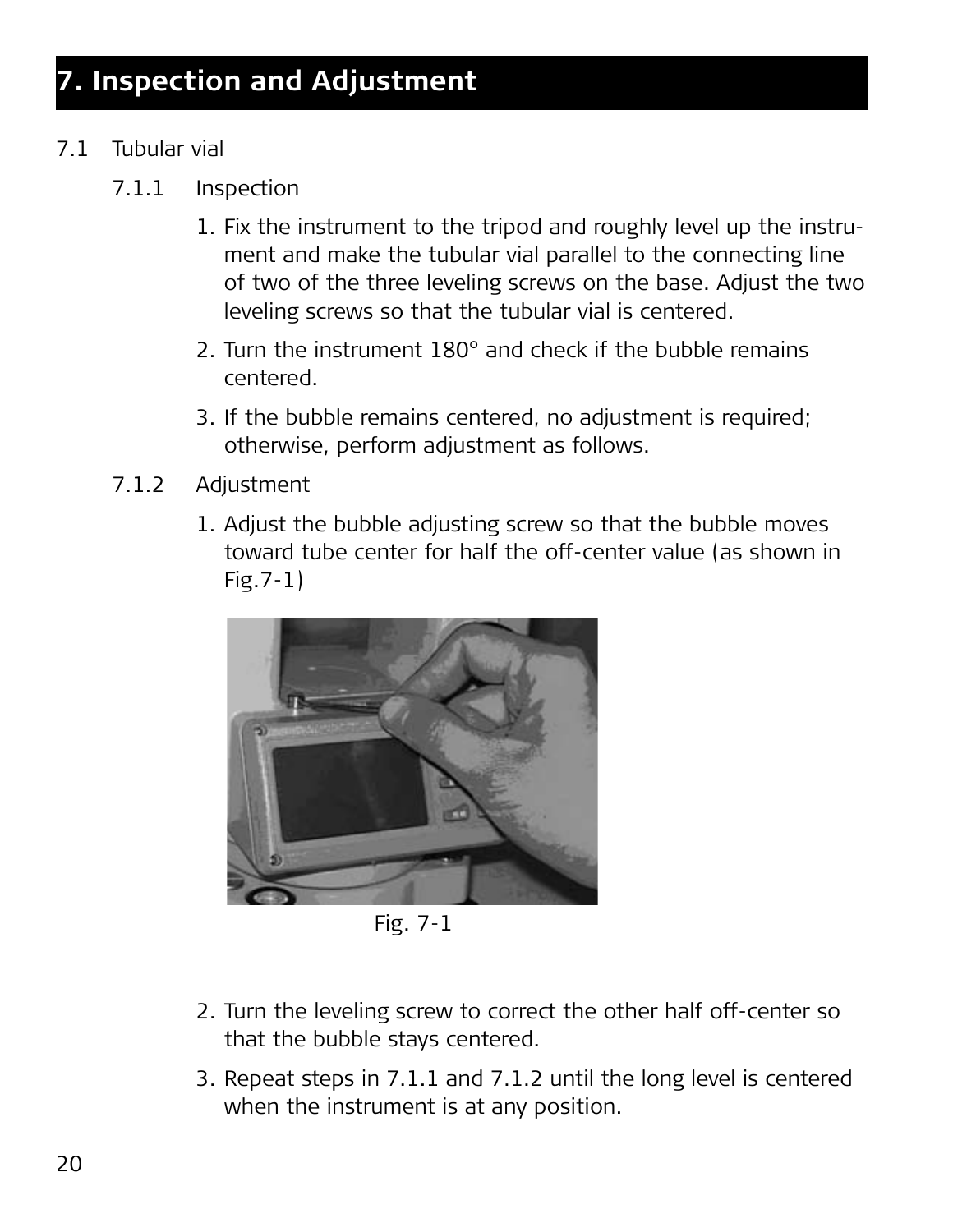#### 7.2 Circle vial

After making sure that the long level is correctly adjusted, check if there is any off-center with the round level. If it is centered, no adjustment is required; otherwise, adjust the three adjustment screws with needle as shown in Fig.7-2 to center the bubble.



Fig. 7-2

#### 7.3 Optical Plummet – **Not applicable to LDT-05 units with laser plummet**

- 7.3.1 Inspection
	- 1. Set the instrument on the tripod (no adjustment is required).
	- 2. Place the cross mark exactly under the instrument.
	- 3. Adjust the image of the object so that is in focus. Using the optical plummet, adjust the leveling screws so that the cross mark moves to the center of the reticle.
	- 4. Turn the instrument for 180°.
	- 5. If the cross mark remains at the center of the reticle, no adjustment is required; otherwise, adjust as follows.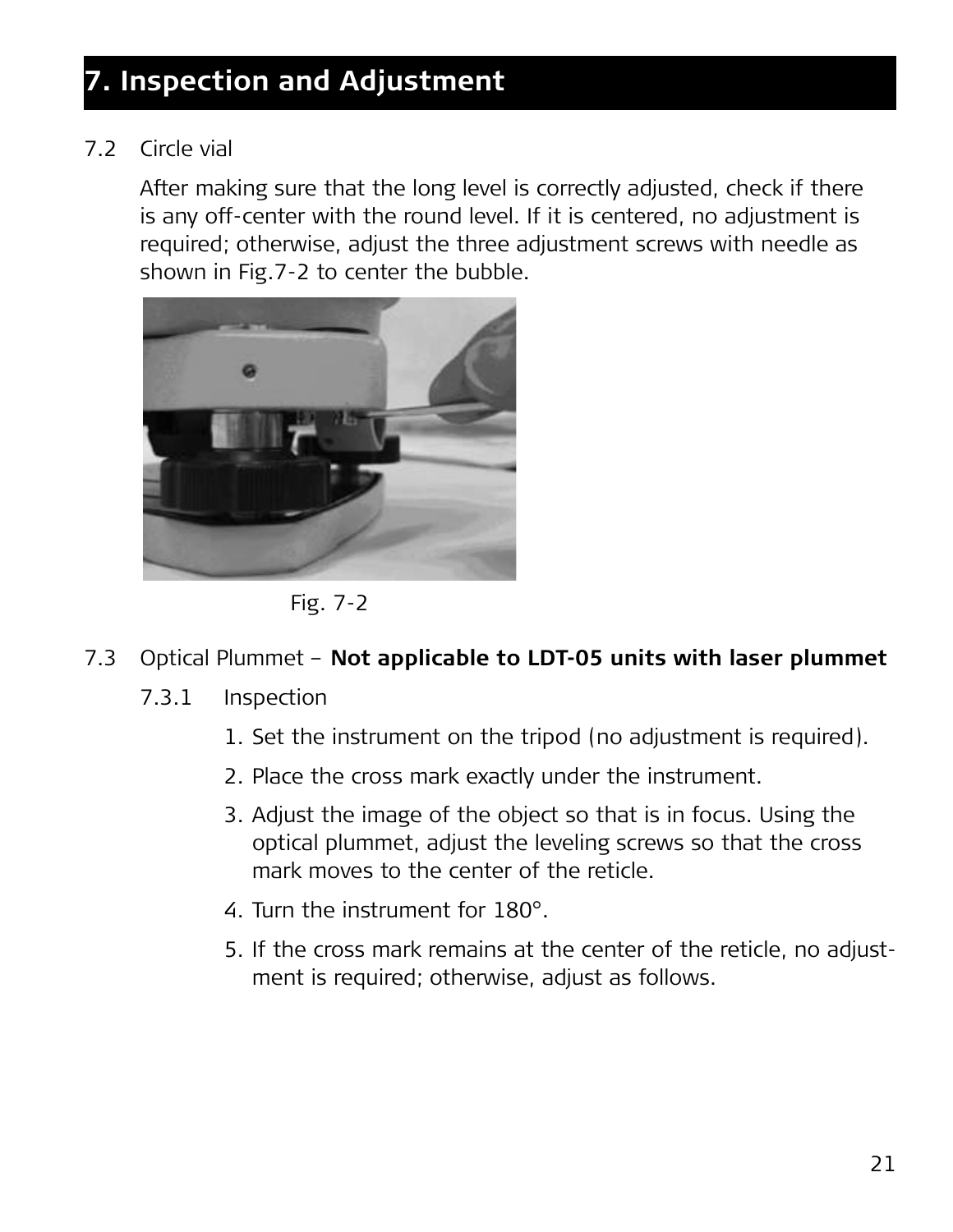#### 7.3.2 Adjustment

 Adjust the adjustment screw of the reticle,using the needle, so that the cross mark moves to halfway of the off-center (as shown in Fig.7-3 and Fig.7-4).

 Repeat the steps 3–5 in 7.3.1 and step 1 in 7.3.2 until the cross mark coincides with the center.





Fig. 7-4

- 7.4 Perpendicularity of Vertical Hair of Reticle of Telescope
	- 7.4.1 Inspection
		- 1. Fix the instrument on the tripod and perform precise leveling up.
		- 2. Set an target point A 50m away from instrument.

 Aim the telescope at target point A and adjust the vertical fine movement. If point A moves along the vertical hair of the reticle, no adjustment is required; perform adjustment if the target point A strays from the vertical hair.

- 7.4.2 Adjustment
	- 1. Remove the protective cover of the reticle and slightly loosen the four adjusting screws. Turn the assembly so that point A coincides with the vertical hair. Retighten the four adjusting screws.

 Repeat step 3 in 7.4.1 and step 1 in 7.4.2 until there is no error.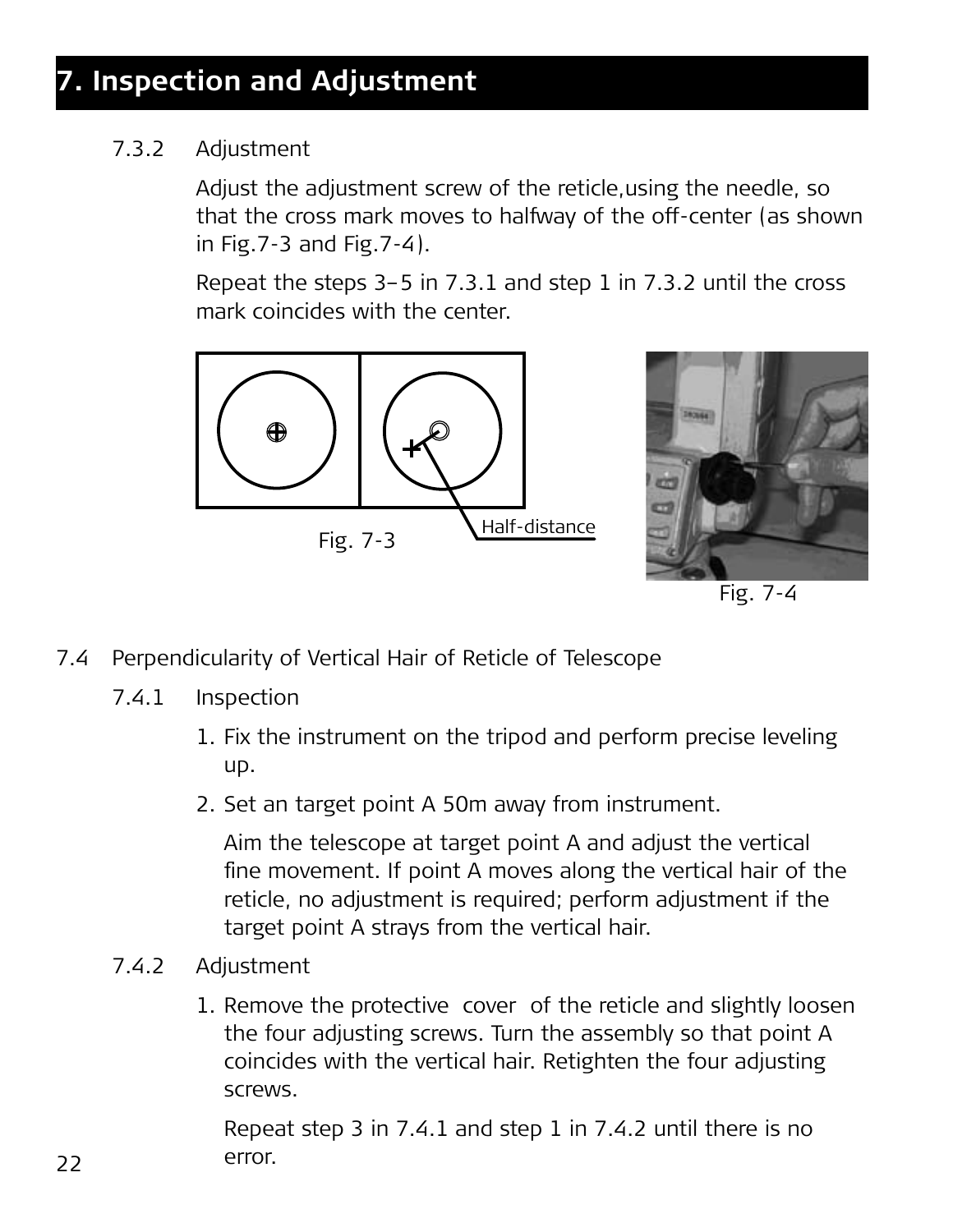

- 7.5 Collimation Discrepancy
	- 7.5.1 Inspection
		- 1. Fix the instrument on the tripod and perform precise leveling up.
		- 2. Aim at object point A in the distance with the normal position of telescope and take the reading of the horizontal angle HRnorm. and aim at object A with the reverse position of the telescope and take the reading of the horizontal angle HRrev then:

Collimation Error C = (HRnorm - HRrev ± 180°) / 2

If  $C < 10$ ", no adjustment is required; if  $C > 10$ ", adjustment is required.

#### 7.5.2 Adjustment

- 1. Adjust the horizontal fine motion in the reverse position of the telescope so that the reverse reading HRrev' = HRrev + C.
- 2. Remove the protective cover of the reticle of the telescope and adjust both the left and right adjusting screws so that the vertical hair of the reticle coincides with object A.

 Repeat the steps in 7.5.1 and 7.5.2 until acceptable condition is reached.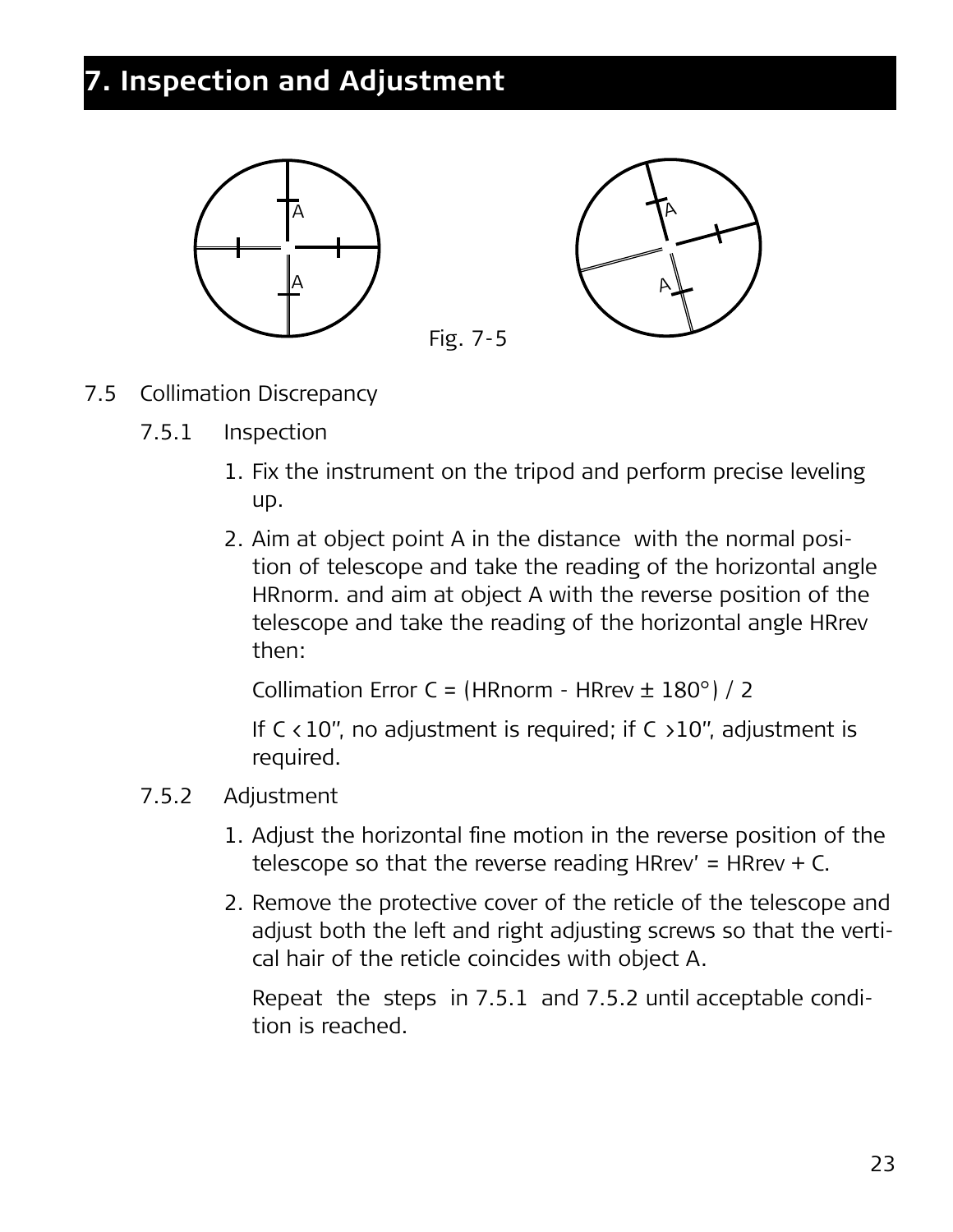- 7.6 Index Error of Vertical Circle
	- 7.6.1 Inspection
		- 1. Fix the instrument on the tripod and perform precise leveling up.
		- 2. Aim the telescope at any object point P in the normal position and take the reading of vertical angle Vnorm.
		- 3. Turn the telescope to the reverse position and aim it at point P again. Take the reading of other vertical angle VRev.

If (Vnorm + VRev) -  $360^\circ$  = 2I,  $1 \le 15$ ", no adjustment is required; otherwise, perform adjustment as follows:

- 7.6.2 Adjustment
	- 1. Press and hold  $[R/L] + [HOLD]$ buttons and press [ON/OFF] button. Release [ON/OFF] button when full character display appears and release [R/L] + [HOLD] buttons when four beeps are heard.
	- 2. Sway the telescope near horizontal plane with instrument in the normal position and allow vertical angle to be reset after zero cross.

 Aim the telescope in the normal position at object P and press [OSET] to confirm.

 Aim the telescope in the reverse position at object P and press [OSET] to confirm. With this, the compensation of index error is completed.

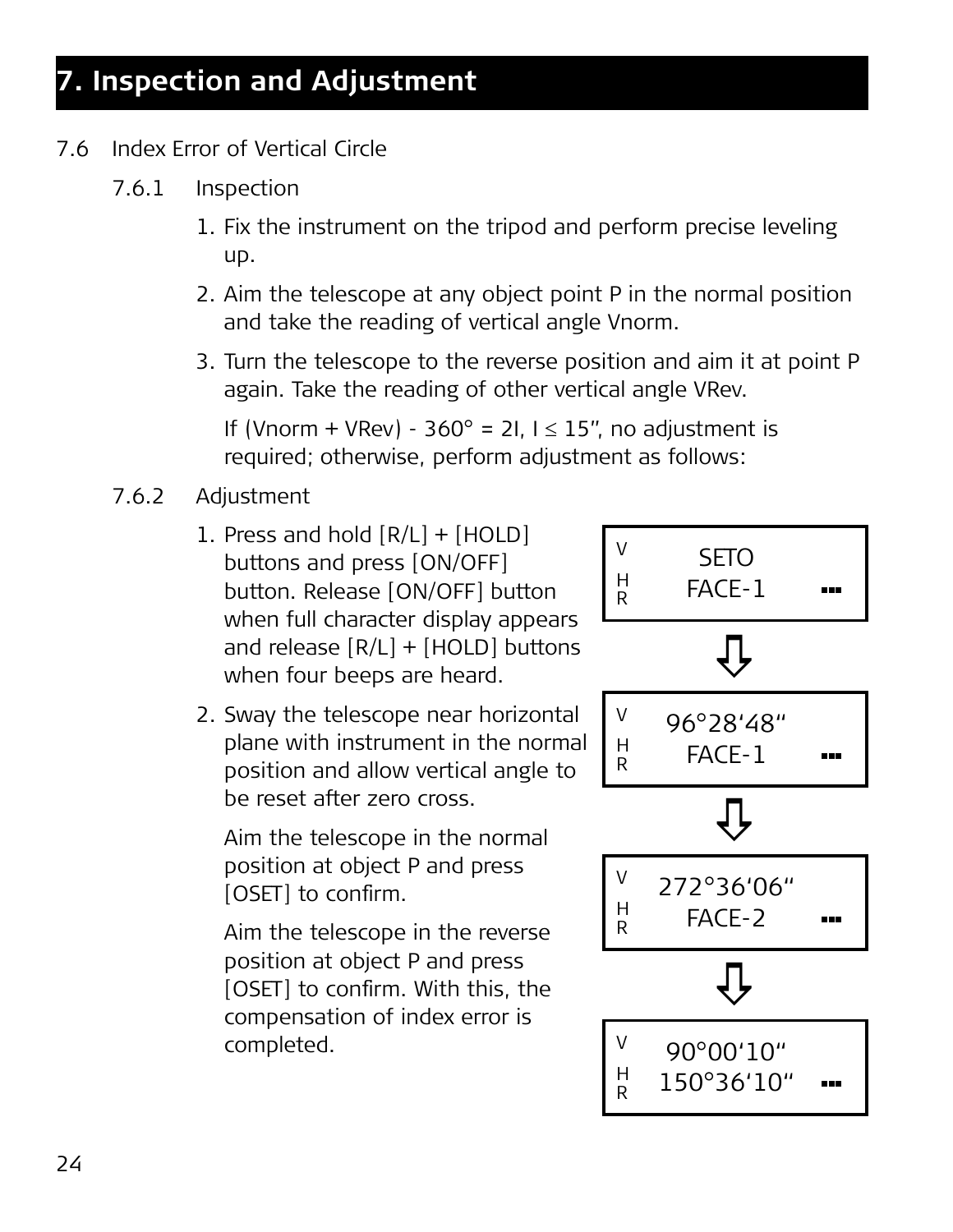## **8. Accessories**

- $1 x$  plumb bob
- $1 \times$  tool kit (containing a screw driver and 2 needles)
- • 2 x bags of desiccant
- 1 x rain cover
- 1 x instruction manual
- • 1 x charger
- 1 x battery case

## **9. Error Information**

| display          | meaning and dealing method                                                                                                                                          |  |
|------------------|---------------------------------------------------------------------------------------------------------------------------------------------------------------------|--|
| E <sub>0</sub> 1 | count error, if displayed repetitively , repair is needed                                                                                                           |  |
| <b>TOO FAST</b>  | the telescope or collimation unit rotated too fast, press<br>any key except [on/off] and $[\mathcal{A}_{\mathcal{F}}]$ , the instrument returns to<br>normal state  |  |
| E04              | horizontal sensor I error, repair is needed                                                                                                                         |  |
| E05              | horizontal sensor II error, repair is needed                                                                                                                        |  |
| E06              | vertical sensor error, repair is needed                                                                                                                             |  |
| <b>TILT</b>      | the tilt sensor is out of range, level the instrument again, if<br>in vain, repair is needed. Note: Turn off the tilt sensor, and<br>the instrument still functions |  |

Due to our policy of continuous improvement, we reserve the right to alter product design and specification without prior notification.